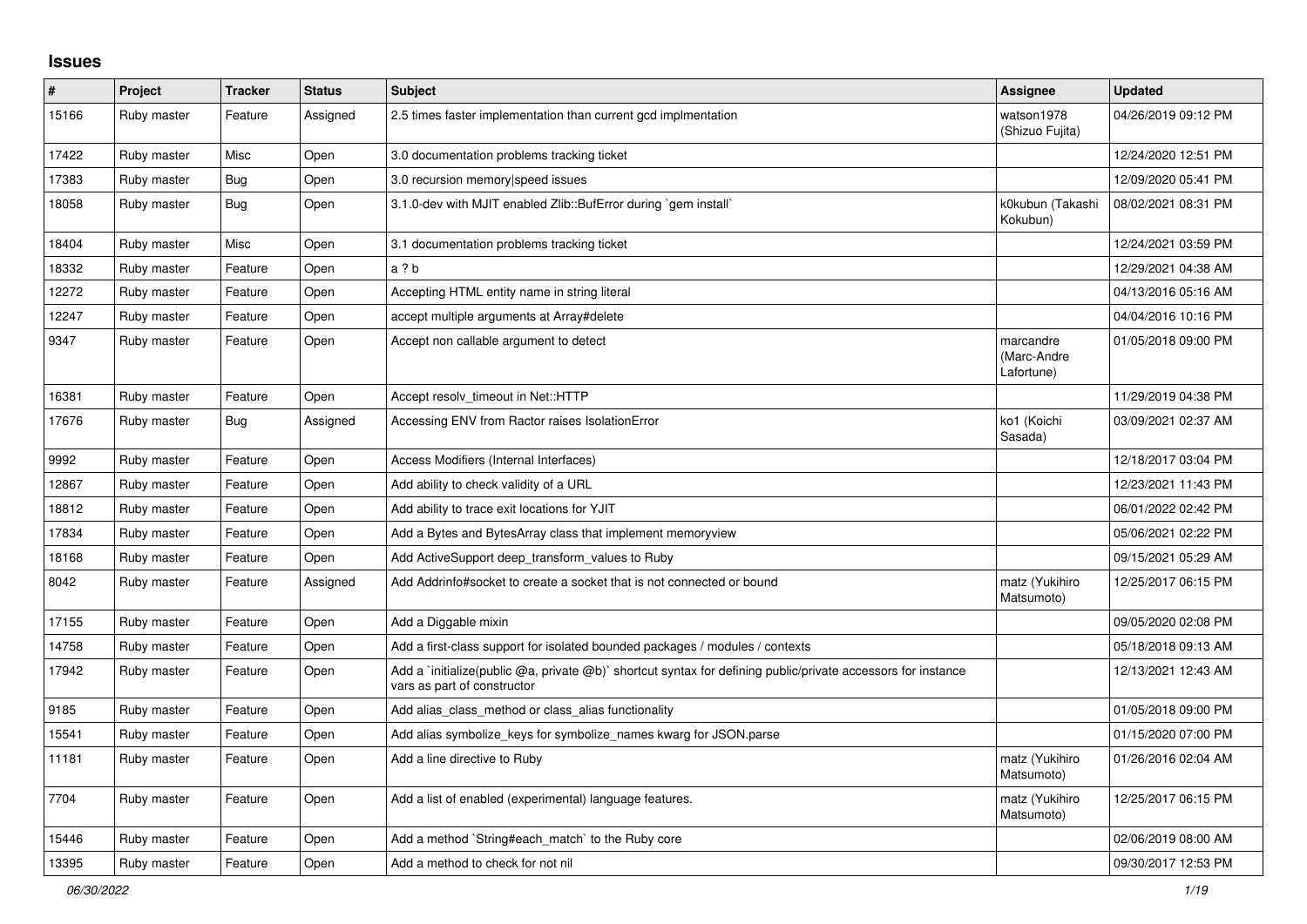| $\vert$ # | Project     | <b>Tracker</b> | <b>Status</b> | Subject                                                                                | <b>Assignee</b>              | <b>Updated</b>      |
|-----------|-------------|----------------|---------------|----------------------------------------------------------------------------------------|------------------------------|---------------------|
| 6682      | Ruby master | Feature        | Assigned      | Add a method to return an instance attached by a singleton class                       | shyouhei<br>(Shyouhei Urabe) | 12/25/2017 06:15 PM |
| 16761     | Ruby master | Feature        | Open          | Add an API to move the entire heap, as to make testing GC.compact compatibility easier |                              | 05/07/2020 04:03 PM |
| 16665     | Ruby master | Feature        | Open          | Add an Array#except index method                                                       |                              | 03/15/2020 03:37 PM |
| 18762     | Ruby master | Feature        | Open          | Add an Array#undigits that compliments Integer#digits                                  |                              | 05/03/2022 08:08 PM |
| 13820     | Ruby master | Feature        | Open          | Add a nil coalescing operator                                                          |                              | 03/16/2021 03:34 PM |
| 6973      | Ruby master | Feature        | Assigned      | Add an #integral? method to Numeric to test for whole-number values                    | mrkn (Kenta<br>Murata)       | 12/25/2017 06:15 PM |
| 16946     | Ruby master | Feature        | Open          | Add an `intersperse` method                                                            |                              | 06/11/2020 01:47 AM |
| 18275     | Ruby master | Feature        | Open          | Add an option to define_method to not capture the surrounding environment              | ko1 (Koichi<br>Sasada)       | 12/03/2021 02:34 PM |
| 6309      | Ruby master | Feature        | Assigned      | Add a reference queue for weak references                                              | matz (Yukihiro<br>Matsumoto) | 08/23/2020 09:07 PM |
| 16913     | Ruby master | Feature        | Open          | Add `ARGF#each io`                                                                     |                              | 05/25/2020 11:33 PM |
| 8626      | Ruby master | Feature        | Open          | Add a Set coercion method to the standard lib: Set(possible_set)                       |                              | 12/23/2021 11:43 PM |
| 16012     | Ruby master | Feature        | Assigned      | Add a (small) test-install suite?                                                      | hsbt (Hiroshi<br>SHIBATA)    | 07/30/2019 08:13 AM |
| 18004     | Ruby master | Feature        | Open          | Add Async to the stdlib                                                                |                              | 11/26/2021 06:01 AM |
| 16244     | Ruby master | Feature        | Open          | Add a Time#before? and Time#after? method                                              |                              | 12/15/2019 12:59 AM |
| 18228     | Ruby master | Feature        | Open          | Add a 'timeout' option to 'IO.copy_stream'                                             |                              | 10/01/2021 05:10 AM |
| 18594     | Ruby master | Feature        | Open          | Add a #to_h method on URI::Generic                                                     |                              | 03/31/2022 01:18 PM |
| 12455     | Ruby master | Feature        | Open          | Add a way for class String to determine whether it has only numbers / digits or not    |                              | 07/20/2016 03:13 AM |
| 16018     | Ruby master | Feature        | Open          | Add a way to deprecate methods                                                         |                              | 09/02/2019 06:24 AM |
| 15222     | Ruby master | Feature        | Open          | Add a way to distinguish between Struct classes with and without keyword initializer   |                              | 10/11/2018 01:16 PM |
| 12244     | Ruby master | Feature        | Open          | Add a way to `integer - integer % num`                                                 | matz (Yukihiro<br>Matsumoto) | 05/17/2016 06:05 AM |
| 16150     | Ruby master | Feature        | Open          | Add a way to request a frozen string from to_s                                         |                              | 06/03/2022 04:42 PM |
| 11148     | Ruby master | Feature        | Open          | Add a way to require files, but not raise an exception when the file isn't found       |                              | 05/13/2015 05:57 PM |
| 18593     | Ruby master | Feature        | Open          | Add back URI.escape                                                                    |                              | 02/18/2022 07:45 PM |
| 12802     | Ruby master | Feature        | Open          | Add BLAKE2 support to Digest                                                           |                              | 09/02/2019 05:58 AM |
| 14066     | Ruby master | Feature        | Assigned      | Add CAA DNS RR on Resolv                                                               | akr (Akira Tanaka)           | 11/10/2017 06:50 AM |
| 16282     | Ruby master | Feature        | Open          | Add "call data" wrapper IMEMO object so inline cache can be updated                    |                              | 10/29/2019 12:13 AM |
| 11373     | Ruby master | Feature        | Open          | Add command line option to query valid values for --dump                               |                              | 07/27/2021 11:09 AM |
| 13263     | Ruby master | Feature        | Open          | Add companion integer nth-root method to recent Integer#isqrt                          |                              | 04/05/2017 12:49 AM |
| 15393     | Ruby master | Feature        | Open          | Add compilation flags to freeze Array and Hash literals                                |                              | 01/15/2019 12:15 AM |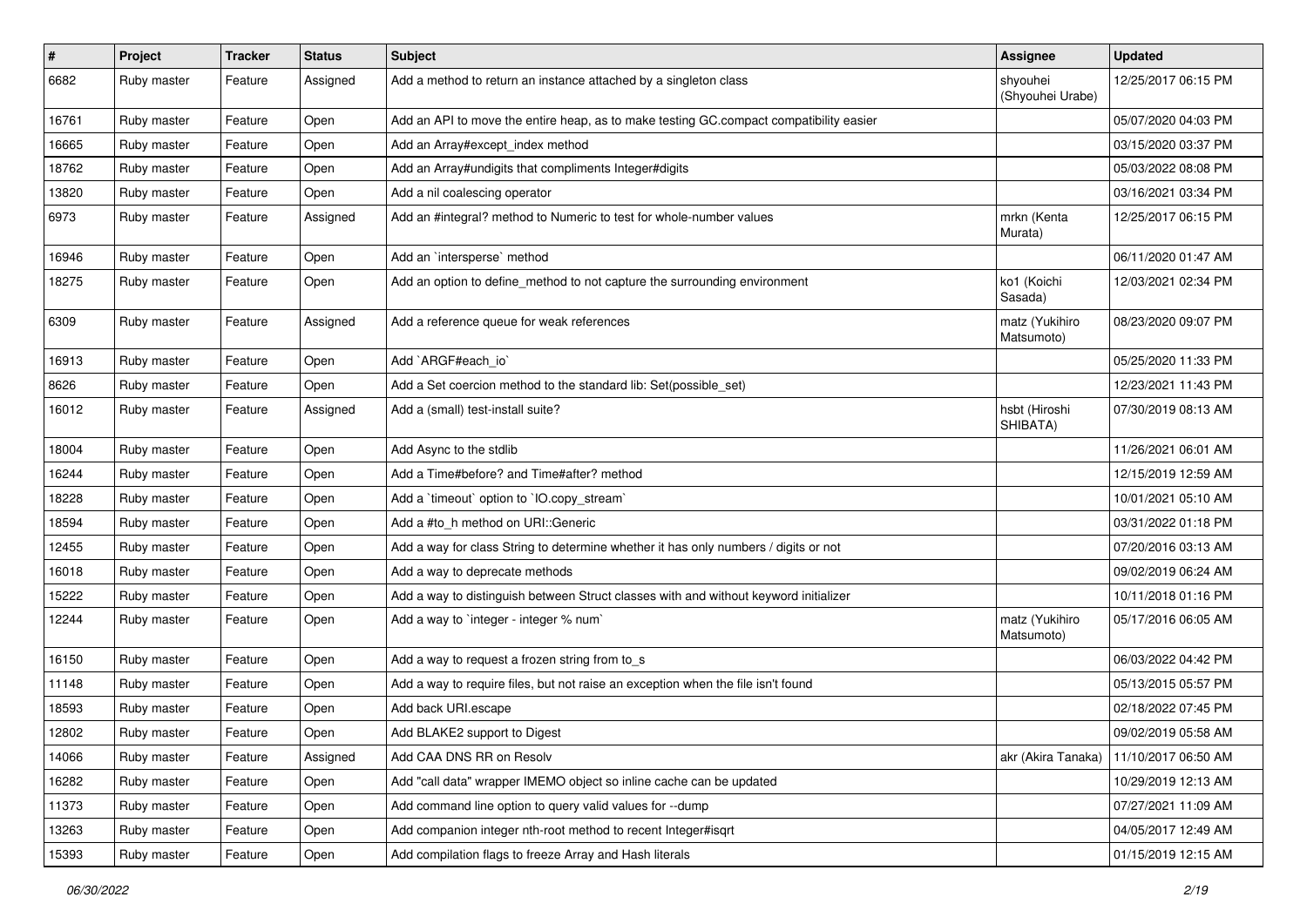| $\vert$ # | Project     | <b>Tracker</b> | <b>Status</b> | <b>Subject</b>                                                                             | Assignee                             | <b>Updated</b>      |
|-----------|-------------|----------------|---------------|--------------------------------------------------------------------------------------------|--------------------------------------|---------------------|
| 17496     | Ruby master | Feature        | Open          | Add constant Math::TAU                                                                     |                                      | 01/13/2021 05:47 AM |
| 18146     | Ruby master | Feature        | Open          | Add `delete prefix` and `delete suffix` to `Pathname`                                      |                                      | 09/03/2021 04:59 AM |
| 14618     | Ruby master | Feature        | Open          | Add display width method to String for CLI                                                 |                                      | 03/21/2018 04:00 AM |
| 16937     | Ruby master | Feature        | Assigned      | Add DNS over HTTP to Resolv                                                                | akr (Akira Tanaka)                   | 12/10/2020 09:15 AM |
| 14768     | Ruby master | Misc           | Open          | Add documentation for    and &&                                                            |                                      | 05/17/2018 09:45 AM |
| 15514     | Ruby master | Misc           | Open          | Add documentation for implicit array decomposition                                         |                                      | 01/10/2019 04:43 PM |
| 15590     | Ruby master | Feature        | Open          | Add dups to Array to find duplicates                                                       |                                      | 02/08/2019 10:00 AM |
| 11577     | Ruby master | Feature        | Open          | Add encodeURIComponent compatible API for URI                                              |                                      | 10/09/2015 01:40 PM |
| 14077     | Ruby master | Feature        | Open          | Add Encoding::FILESYSTEM and Encoding::LOCALE constants                                    |                                      | 11/03/2017 09:31 PM |
| 5970      | Ruby master | Feature        | Assigned      | Add Enumerable#join with same semantics as Array#join                                      | matz (Yukihiro<br>Matsumoto)         | 12/25/2017 06:15 PM |
| 14399     | Ruby master | Feature        | Open          | Add Enumerable#product                                                                     |                                      | 08/11/2019 09:34 PM |
| 14593     | Ruby master | Feature        | Open          | Add `Enumerator#concat`                                                                    |                                      | 03/08/2018 09:15 PM |
| 16833     | Ruby master | Feature        | Open          | Add Enumerator#empty?                                                                      |                                      | 05/06/2020 07:55 PM |
| 18438     | Ruby master | Feature        | Open          | Add `Exception#additional message` to show additional error information                    |                                      | 02/07/2022 02:55 AM |
| 8960      | Ruby master | Feature        | Assigned      | Add Exception#backtrace_locations                                                          | ko1 (Koichi<br>Sasada)               | 11/25/2016 02:15 PM |
| 18564     | Ruby master | Feature        | Open          | Add Exception#detailed_message                                                             | mame (Yusuke<br>Endoh)               | 02/01/2022 08:06 PM |
| 13696     | Ruby master | Feature        | Open          | Add exchange and noreplace options to File.rename                                          | Glass saga<br>(Masaki<br>Matsushita) | 12/01/2017 04:34 PM |
| 14092     | Ruby master | Feature        | Open          | Add extension key argument to Tempfile                                                     |                                      | 11/08/2017 06:47 PM |
| 18248     | Ruby master | Misc           | Open          | Add Feature Triaging Guide                                                                 |                                      | 10/12/2021 03:21 PM |
| 13893     | Ruby master | Feature        | Open          | Add Fiber#[] and Fiber#[]= and restore Thread#[] and Thread#[]= to their original behavior |                                      | 08/14/2020 01:48 AM |
| 11583     | Ruby master | Feature        | Open          | Add File#unlink                                                                            |                                      | 10/12/2015 05:40 AM |
| 17165     | Ruby master | Feature        | Open          | Add `filter` and `flatten` keywords to `Enumerable#map`                                    |                                      | 09/13/2020 09:41 AM |
| 16929     | Ruby master | Feature        | Open          | Add GC.start(compact: true)                                                                |                                      | 06/01/2020 03:42 PM |
| 13924     | Ruby master | Feature        | Open          | Add headings/hints to RubyVM::InstructionSequence#disasm                                   |                                      | 09/20/2017 01:40 PM |
| 9556      | Ruby master | Feature        | Open          | Add HTTP#get block functionality to HTTP.get                                               |                                      | 02/23/2014 05:53 AM |
| 10481     | Ruby master | Feature        | Assigned      | Add "if" and "unless" clauses to rescue statements                                         | matz (Yukihiro<br>Matsumoto)         | 01/18/2015 02:46 PM |
| 15202     | Ruby master | Misc           | Open          | Adding Coverity Scan to CI to see the result casually                                      |                                      | 10/25/2018 10:50 AM |
| 7362      | Ruby master | Feature        | Assigned      | Adding Pathname#start with?                                                                | akr (Akira Tanaka)                   | 12/25/2017 06:15 PM |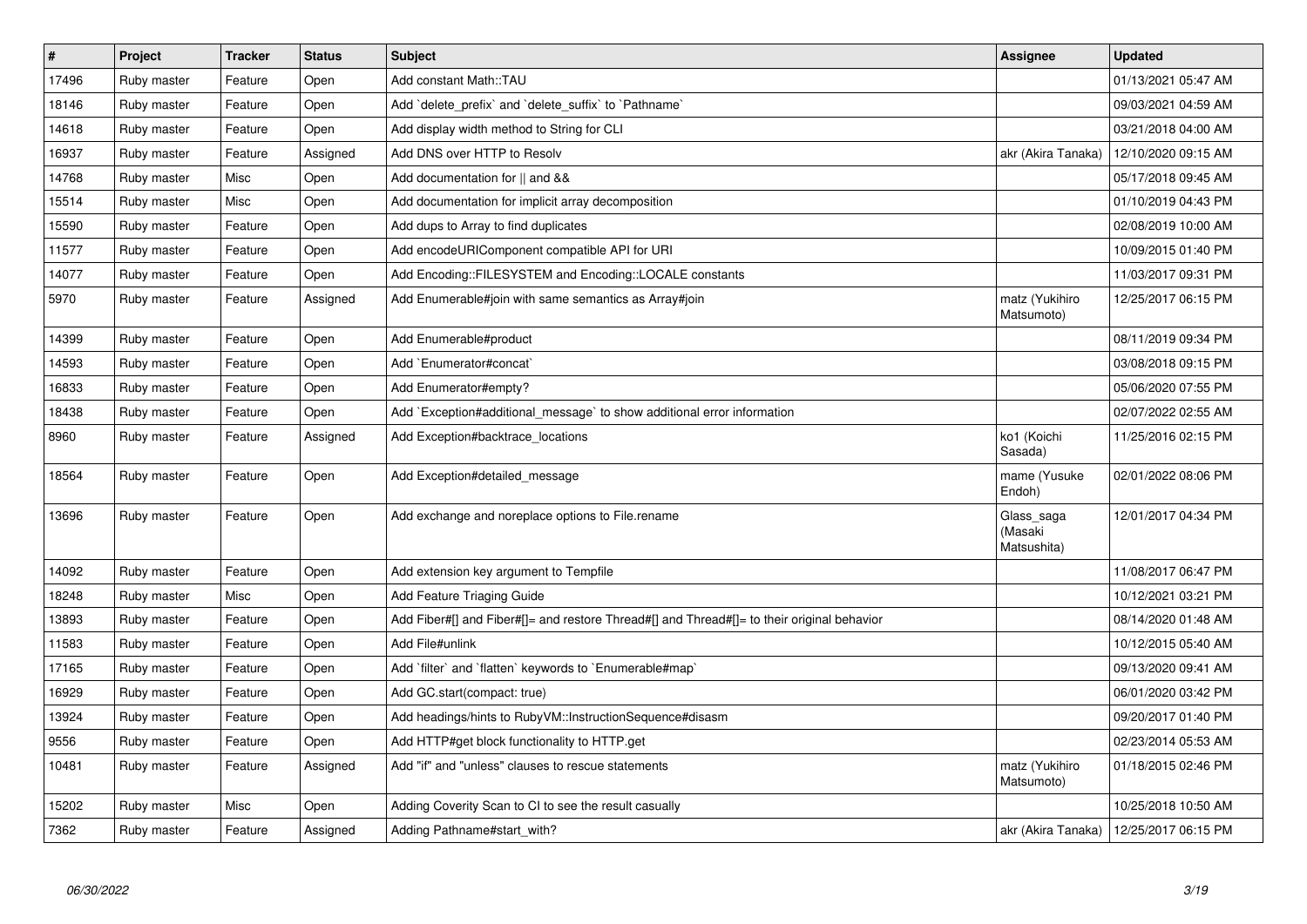| $\pmb{\#}$ | Project     | <b>Tracker</b> | <b>Status</b> | <b>Subject</b>                                                                                                                         | Assignee                     | <b>Updated</b>      |
|------------|-------------|----------------|---------------|----------------------------------------------------------------------------------------------------------------------------------------|------------------------------|---------------------|
| 14476      | Ruby master | Feature        | Assigned      | Adding same_all? for checking whether all items in an Array are same                                                                   | mrkn (Kenta<br>Murata)       | 08/28/2020 01:10 PM |
| 14404      | Ruby master | Feature        | Open          | Adding writev support to IO#write_nonblock                                                                                             |                              | 01/29/2018 12:29 AM |
| 10489      | Ruby master | Feature        | Open          | Add inherit method for clearer and multiple inheritance                                                                                | matz (Yukihiro<br>Matsumoto) | 12/10/2020 08:53 AM |
| 18835      | Ruby master | Feature        | Open          | Add InstructionSequence#type method                                                                                                    |                              | 06/16/2022 10:30 PM |
| 17830      | Ruby master | Feature        | Open          | Add Integer#previous and Integer#prev                                                                                                  | matz (Yukihiro<br>Matsumoto) | 04/27/2021 11:35 PM |
| 16245      | Ruby master | Feature        | Open          | Add interfaces to count and measure size all IMEMO objects                                                                             |                              | 10/17/2019 09:16 PM |
| 16757      | Ruby master | Feature        | Open          | Add intersection to Range                                                                                                              |                              | 01/22/2022 07:26 AM |
| 17833      | Ruby master | Feature        | Open          | add IO readinto(b) where b is a bytes like object that is you can get a memoryview from                                                |                              | 06/30/2021 02:36 PM |
| 17326      | Ruby master | Feature        | Open          | Add Kernel#must! to the standard library                                                                                               |                              | 06/22/2022 04:10 PM |
| 11597      | Ruby master | Feature        | Open          | Add Linux-specific setfsuid(2)/setfsgid(2)                                                                                             |                              | 10/15/2015 10:08 PM |
| 16231      | Ruby master | Feature        | Open          | Add #location to Net::HTTPResponse                                                                                                     |                              | 10/06/2019 11:14 PM |
| 14122      | Ruby master | Feature        | Open          | Add LogicError                                                                                                                         |                              | 06/17/2019 11:47 PM |
| 18179      | Ruby master | Feature        | Open          | Add Math methods to Numeric                                                                                                            |                              | 03/24/2022 02:54 PM |
| 16899      | Ruby master | Feature        | Open          | Add method `Array#both end`                                                                                                            |                              | 05/18/2020 01:44 AM |
| 7876       | Ruby master | Feature        | Open          | Add method for accessing Class from within Singleton Class                                                                             | matz (Yukihiro<br>Matsumoto) | 12/25/2017 06:15 PM |
| 4818       | Ruby master | Feature        | Assigned      | Add method marshalable?                                                                                                                | matz (Yukihiro<br>Matsumoto) | 12/25/2017 06:15 PM |
| 8994       | Ruby master | Feature        | Open          | add methods for Float to get if an NaN is quiet or not, also add class methods for Float to "generate" an quiet<br>NaN and an loud NaN |                              | 10/21/2019 10:38 PM |
| 15571      | Ruby master | Feature        | Open          | Add methods: iroot, root, and roots                                                                                                    |                              | 01/30/2019 06:17 PM |
| 14771      | Ruby master | Feature        | Open          | Add method to create DNS resource from data string                                                                                     |                              | 05/17/2018 10:43 PM |
| 9779       | Ruby master | Feature        | Open          | Add Module#descendents                                                                                                                 |                              | 01/05/2018 09:00 PM |
| 17753      | Ruby master | Feature        | Open          | Add Module#namespace                                                                                                                   |                              | 04/17/2021 08:04 AM |
| 8275       | Ruby master | Feature        | Open          | Add Module#public_const_get                                                                                                            |                              | 12/23/2021 11:43 PM |
| 18418      | Ruby master | Feature        | Open          | Add Net::HTTP#security_level=                                                                                                          |                              | 12/19/2021 11:58 AM |
| 18675      | Ruby master | Feature        | Open          | Add new exception class for resolv timeouts                                                                                            |                              | 04/01/2022 11:22 PM |
| 17406      | Ruby master | Feature        | Open          | Add `NoMatchingPatternError#depth`                                                                                                     |                              | 12/19/2020 03:18 PM |
| 18809      | Ruby master | Feature        | Open          | Add Numeric#ceildiv                                                                                                                    |                              | 06/21/2022 06:21 PM |
| 9585       | Ruby master | Feature        | Open          | Add Object#in? to make ruby easier to read                                                                                             |                              | 03/15/2014 04:49 PM |
| 8751       | Ruby master | Feature        | Open          | Add offsets to method#source_location                                                                                                  |                              | 12/23/2021 11:43 PM |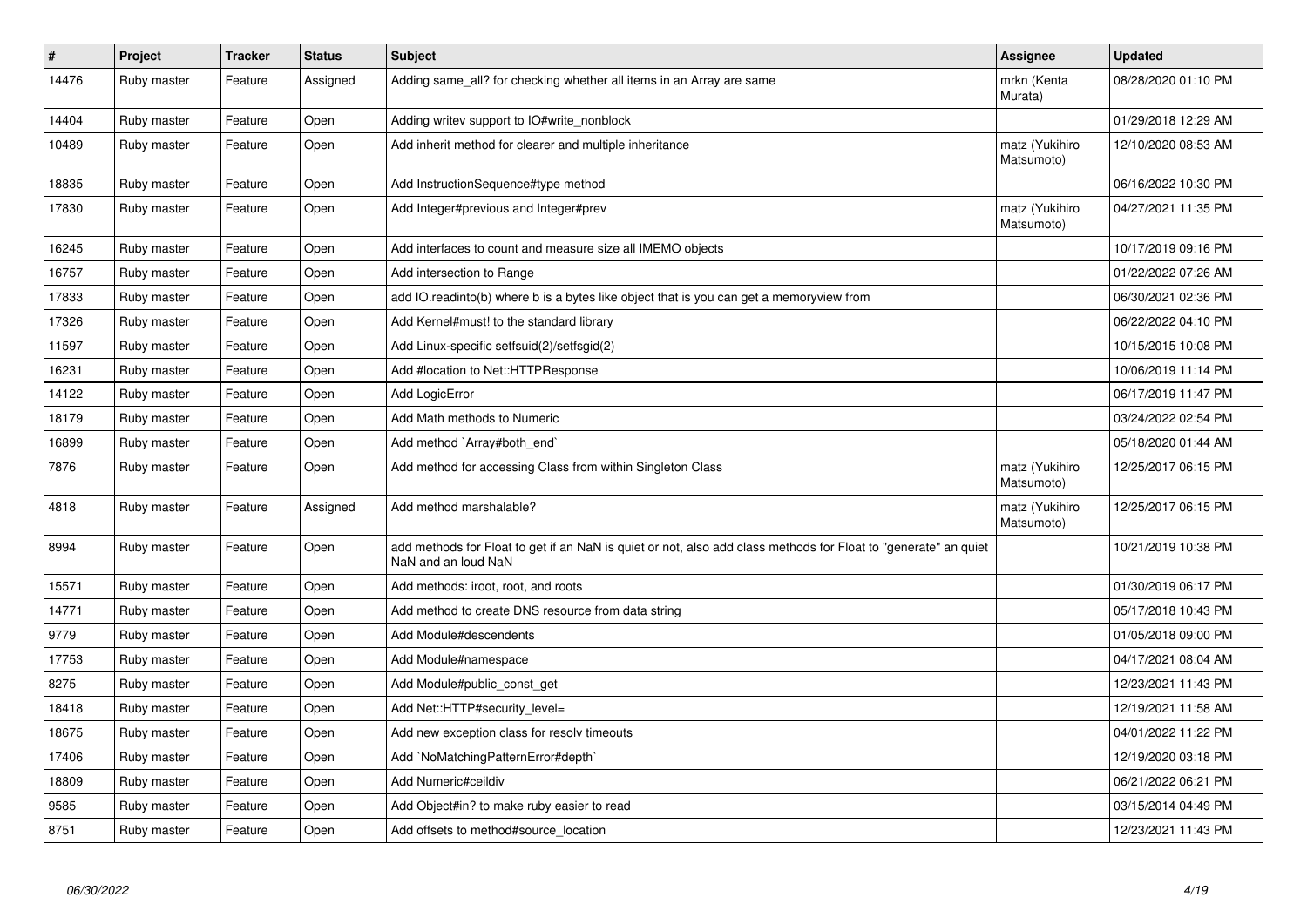| #     | Project     | <b>Tracker</b> | <b>Status</b> | <b>Subject</b>                                          | <b>Assignee</b>                        | <b>Updated</b>      |
|-------|-------------|----------------|---------------|---------------------------------------------------------|----------------------------------------|---------------------|
| 8576  | Ruby master | Feature        | Assigned      | Add optimized method type for constant value methods    | ko1 (Koichi<br>Sasada)                 | 12/25/2017 06:15 PM |
| 6842  | Ruby master | Feature        | Assigned      | Add Optional Arguments to String#strip                  | matz (Yukihiro<br>Matsumoto)           | 08/24/2016 05:50 AM |
| 7654  | Ruby master | Feature        | Open          | Add optional code block to IO::readlines                | matz (Yukihiro<br>Matsumoto)           | 12/25/2017 06:15 PM |
| 15815 | Ruby master | Feature        | Open          | Add option to raise NoMethodError for OpenStruct        | marcandre<br>(Marc-Andre<br>Lafortune) | 09/28/2020 02:11 AM |
| 5461  | Ruby master | Feature        | Assigned      | Add pipelining to Net::HTTP                             | naruse (Yui<br>NARUSE)                 | 12/25/2017 06:15 PM |
| 13765 | Ruby master | Feature        | Open          | Add Proc#bind                                           |                                        | 07/26/2017 01:31 PM |
| 18774 | Ruby master | Feature        | Open          | Add Queue#pop(timeout:)                                 |                                        | 05/20/2022 12:27 AM |
| 18131 | Ruby master | <b>Bug</b>     | Open          | addr2line.c: Some inlined functions mistakenly shown    |                                        | 08/24/2021 07:59 PM |
| 13933 | Ruby master | Feature        | Open          | Add Range#empty?                                        |                                        | 10/25/2017 09:19 AM |
| 11917 | Ruby master | Feature        | Open          | Add Range#length as an alias for size                   |                                        | 01/30/2016 07:01 AM |
| 14777 | Ruby master | Feature        | Open          | Add Range#offset ?                                      |                                        | 05/19/2018 03:50 PM |
| 18515 | Ruby master | Feature        | Open          | Add Range#reverse_each implementation for performance   |                                        | 01/31/2022 02:23 AM |
| 14917 | Ruby master | Misc           | Assigned      | Add RDoc documents to tar ball                          | aycabta (aycabta                       | 07/21/2018 09:29 AM |
| 7883  | Ruby master | Feature        | Open          | Add Regex#to_proc                                       | matz (Yukihiro<br>Matsumoto)           | 12/25/2017 06:15 PM |
| 15217 | Ruby master | Feature        | Open          | Add Resolv.current_resolver                             |                                        | 10/08/2018 11:18 PM |
| 11312 | Ruby master | Feature        | Open          | Add Resolv::DNS::Resource::IN::SPF                      | akr (Akira Tanaka)                     | 07/01/2015 03:26 AM |
| 17134 | Ruby master | Feature        | Open          | Add resolv timeout to TCPSocket                         |                                        | 12/10/2020 09:09 AM |
| 13639 | Ruby master | Feature        | Open          | Add "RTMIN" and "RTMAX" to Signal.list                  |                                        | 08/31/2017 09:06 AM |
| 14833 | Ruby master | Feature        | Open          | Add Ruby VM:: AST:: Node#pretty_print                   |                                        | 06/07/2018 02:56 PM |
| 17375 | Ruby master | Feature        | Open          | Add scheduler callbacks for transferring fibers         |                                        | 12/07/2020 11:31 PM |
| 17208 | Ruby master | Feature        | Open          | Add `Set#compact` and `Set#compact!` methods            |                                        | 11/05/2020 10:44 AM |
| 17325 | Ruby master | Feature        | Open          | Adds Fiber#cancel, which forces a Fiber to break/return |                                        | 11/19/2020 12:34 AM |
| 14114 | Ruby master | Feature        | Open          | Add #step for Array, Enumerable, Enumerator             |                                        | 06/24/2019 05:00 PM |
| 14033 | Ruby master | Feature        | Open          | Add String#append                                       |                                        | 08/08/2018 03:01 AM |
| 14919 | Ruby master | Feature        | Open          | Add String#byteinsert                                   |                                        | 07/18/2018 01:29 PM |
| 13626 | Ruby master | Feature        | Open          | Add String#byteslice!                                   |                                        | 07/03/2018 11:07 PM |
| 9043  | Ruby master | Feature        | Open          | Add String#f method as shortcut for #freeze             | matz (Yukihiro<br>Matsumoto)           | 01/05/2018 09:00 PM |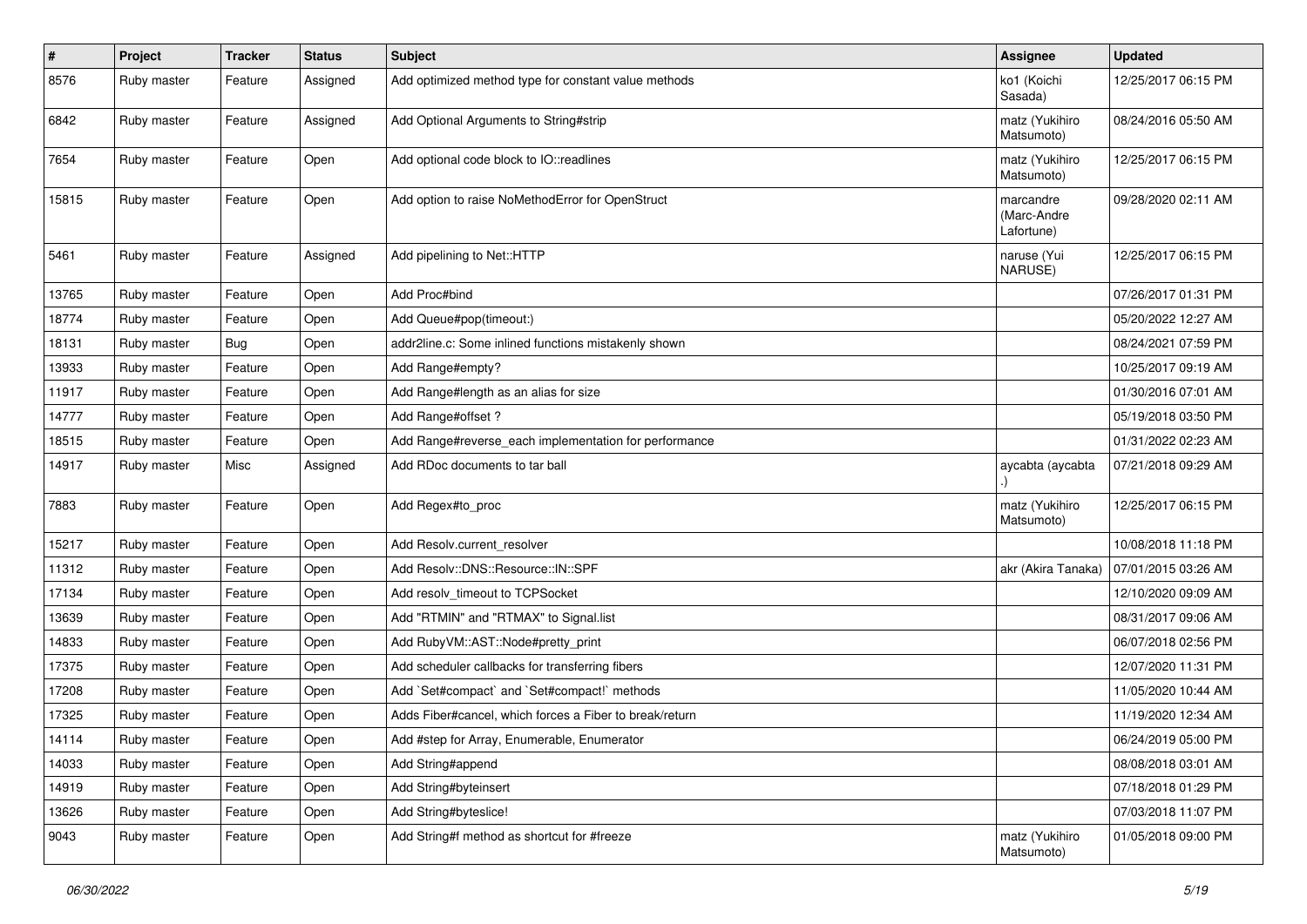| #     | Project     | <b>Tracker</b> | <b>Status</b> | <b>Subject</b>                                                                                    | Assignee                     | <b>Updated</b>      |
|-------|-------------|----------------|---------------|---------------------------------------------------------------------------------------------------|------------------------------|---------------------|
| 10574 | Ruby master | Feature        | Open          | Add String#Ichomp and String.Ichomp!                                                              | matz (Yukihiro<br>Matsumoto) | 12/15/2014 04:34 PM |
| 10869 | Ruby master | Feature        | Open          | Add support for option to pre-compile Ruby files                                                  |                              | 02/23/2015 11:08 AM |
| 15560 | Ruby master | Feature        | Open          | Add support for read/write offsets.                                                               |                              | 01/26/2019 11:03 AM |
| 12115 | Ruby master | Feature        | Open          | Add Symbol#call to allow to_proc shorthand with arguments                                         |                              | 11/16/2018 09:49 AM |
| 5478  | Ruby master | Feature        | Open          | Add syntax to import Set into core                                                                |                              | 09/02/2020 12:24 PM |
| 5945  | Ruby master | Feature        | Assigned      | Add the ability to mark a at_exit as process-local.                                               | matz (Yukihiro<br>Matsumoto) | 10/10/2018 08:29 AM |
| 16425 | Ruby master | Feature        | Open          | Add Thread#dig                                                                                    |                              | 12/17/2019 12:15 AM |
| 8640  | Ruby master | Feature        | Open          | Add Time#elapsed to return nanoseconds since creation                                             |                              | 12/23/2021 11:43 PM |
| 10829 | Ruby master | Feature        | Open          | Add to proc method to the Array class                                                             |                              | 12/23/2021 11:43 PM |
| 16137 | Ruby master | Feature        | Open          | Add $==$ to UnboundMethod                                                                         |                              | 09/07/2019 11:05 AM |
| 8967  | Ruby master | Feature        | Open          | add uninclude and unextend method                                                                 |                              | 09/30/2013 02:18 PM |
| 9887  | Ruby master | Feature        | Open          | Add uninclude please                                                                              |                              | 05/31/2014 01:33 PM |
| 9929  | Ruby master | Feature        | Open          | add with default method to Hash                                                                   |                              | 06/11/2014 12:08 AM |
| 15456 | Ruby master | Feature        | Open          | Adopt some kind of consistent versioning mechanism                                                |                              | 02/07/2019 06:26 PM |
| 11660 | Ruby master | Feature        | Open          | a falsy value (similar to js undefined) that facilitates forwarding of default arguments          |                              | 11/05/2019 07:33 PM |
| 15036 | Ruby master | Feature        | Open          | after upgrade when run apt upgrade metasploit                                                     |                              | 12/23/2021 11:43 PM |
| 15804 | Ruby master | Feature        | Open          | A generic method to resolve the indexing on a sequence                                            |                              | 04/28/2019 12:54 PM |
| 11514 | Ruby master | <b>Bug</b>     | Open          | AIX6.1 - Ruby 2.2.3 - Segmentation fault in :byteslice                                            |                              | 09/18/2015 07:39 AM |
| 7614  | Ruby master | Feature        | Open          | alias accessor                                                                                    | matz (Yukihiro<br>Matsumoto) | 12/25/2017 06:15 PM |
| 8016  | Ruby master | Feature        | Assigned      | Alias FILE and LINE as methods                                                                    | matz (Yukihiro<br>Matsumoto) | 12/25/2017 06:15 PM |
| 16781 | Ruby master | Feature        | Open          | alias :fold :reduce                                                                               |                              | 05/16/2020 08:28 AM |
| 12145 | Ruby master | Feature        | Open          | Aliashood between 'size' and 'length' is not consistent                                           |                              | 06/27/2019 10:02 PM |
| 17773 | Ruby master | Feature        | Open          | Alias `Numeric#zero?` and `Float#zero?` as `Numeric#empty?` and `Float#empty?`                    |                              | 04/02/2021 03:39 PM |
| 9784  | Ruby master | Feature        | Open          | Alias URI#merge to URI#join                                                                       |                              | 04/29/2014 05:42 AM |
| 17356 | Ruby master | Feature        | Open          | Alignment of memory allocated through Fiddle struct's malloc                                      |                              | 12/02/2020 11:06 AM |
| 18559 | Ruby master | Feature        | Open          | Allocation tracing: Objects created by the parser are attributed to Kernel.require                |                              | 06/28/2022 12:21 PM |
| 17279 | Ruby master | Feature        | Open          | Allow a negative step in Range#step with a block                                                  | matz (Yukihiro<br>Matsumoto) | 10/22/2020 02:23 AM |
| 13890 | Ruby master | Feature        | Open          | Allow a regexp as an argument to 'count', to count more interesting things than single characters |                              | 12/30/2017 04:37 AM |
| 5582  | Ruby master | Feature        | Assigned      | Allow clone of singleton methods on a BasicObject                                                 | matz (Yukihiro<br>Matsumoto) | 12/25/2017 06:15 PM |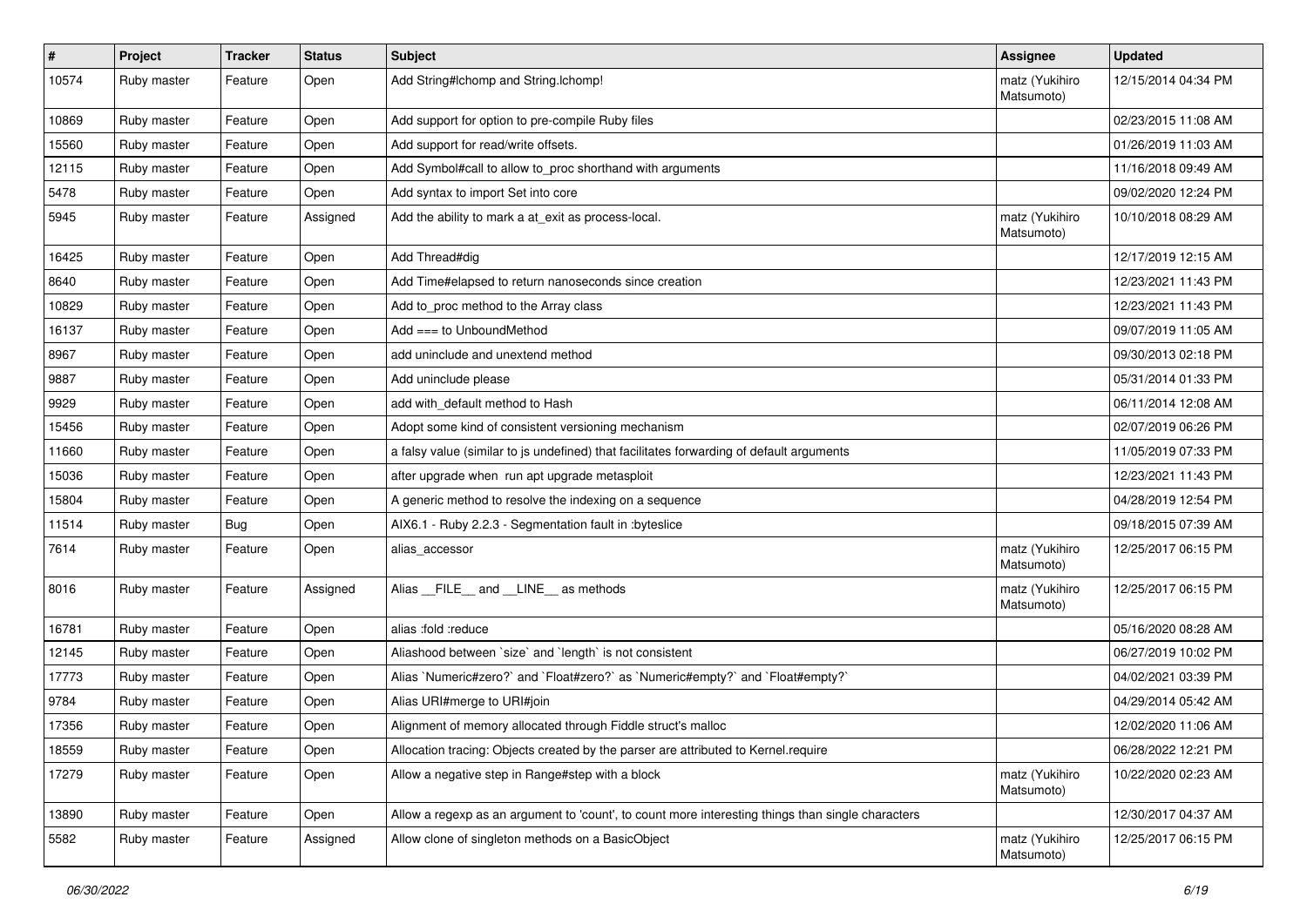| $\sharp$ | Project     | <b>Tracker</b> | <b>Status</b> | Subject                                                                                                                 | <b>Assignee</b>                      | <b>Updated</b>      |
|----------|-------------|----------------|---------------|-------------------------------------------------------------------------------------------------------------------------|--------------------------------------|---------------------|
| 14463    | Ruby master | Feature        | Open          | Allow comments to precede dots in member expressions                                                                    |                                      | 12/23/2021 11:43 PM |
| 12968    | Ruby master | Feature        | Open          | Allow default value via block for Integer(), Float() and Rational()                                                     |                                      | 06/28/2017 05:53 PM |
| 6452     | Ruby master | Feature        | Assigned      | Allow extend to override class methods                                                                                  | matz (Yukihiro<br>Matsumoto)         | 12/10/2020 08:53 AM |
| 13821    | Ruby master | Feature        | Assigned      | Allow fibers to be resumed across threads                                                                               | ko1 (Koichi<br>Sasada)               | 02/15/2019 10:09 AM |
| 7436     | Ruby master | Feature        | Assigned      | Allow for a "granularity" flag for backtrace_locations                                                                  | matz (Yukihiro<br>Matsumoto)         | 12/25/2017 06:15 PM |
| 16739    | Ruby master | Feature        | Open          | Allow Hash#keys and Hash#values to accept a block for filtering output                                                  |                                      | 07/10/2020 04:09 PM |
| 10404    | Ruby master | Feature        | Open          | Allow individual finalizers to be removed with ObjectSpace.undefine_finalizer                                           | matz (Yukihiro<br>Matsumoto)         | 10/20/2014 08:14 AM |
| 5617     | Ruby master | Feature        | Assigned      | Allow install RubyGems into dediceted directory                                                                         | hsbt (Hiroshi<br>SHIBATA)            | 05/16/2018 09:15 AM |
| 8678     | Ruby master | Feature        | Assigned      | Allow invalid string to work with regexp                                                                                | matz (Yukihiro<br>Matsumoto)         | 01/05/2018 09:00 PM |
| 2631     | Ruby master | Feature        | Assigned      | Allow IO#reopen to take a block                                                                                         | Glass_saga<br>(Masaki<br>Matsushita) | 05/24/2018 01:22 PM |
| 12023    | Ruby master | Feature        | Open          | Allow ivars to be used as method arguments                                                                              |                                      | 01/27/2016 09:58 AM |
| 15419    | Ruby master | Feature        | Open          | Allow Kernel#tap to be invoked with arguments like Kernel#send                                                          |                                      | 12/23/2021 11:43 PM |
| 18690    | Ruby master | Feature        | Open          | Allow `Kernel#then` to take arguments                                                                                   |                                      | 05/10/2022 06:16 PM |
| 12281    | Ruby master | Feature        | Assigned      | Allow lexically scoped use of refinements with `using {}` block syntax                                                  | shugo (Shugo<br>Maeda)               | 06/13/2016 07:44 AM |
| 10528    | Ruby master | Feature        | Open          | Allow line breaks instead of commas in arrays, hashes, argument lists, etc.                                             |                                      | 12/23/2021 11:43 PM |
| 12057    | Ruby master | Feature        | Open          | Allow methods with `yield` to be called without a block                                                                 |                                      | 12/23/2021 11:43 PM |
| 16037    | Ruby master | Feature        | Open          | Allow multiple single/double-splatted variables in `in` pattern matching and introduce non-greedy-splatted<br>variables |                                      | 08/04/2019 04:47 AM |
| 18617    | Ruby master | Feature        | Open          | Allow multiples keys in Hash#[] acting like Hash#dig                                                                    |                                      | 03/10/2022 01:36 PM |
| 17785    | Ruby master | Feature        | Open          | Allow named parameters to be keywords                                                                                   | matz (Yukihiro<br>Matsumoto)         | 12/17/2021 06:10 PM |
| 8046     | Ruby master | Feature        | Open          | allow Object#extend to take a block                                                                                     |                                      | 12/25/2017 06:15 PM |
| 12969    | Ruby master | Feature        | Open          | Allow optional parameter in String#strip and related                                                                    |                                      | 01/20/2017 08:19 AM |
| 16667    | Ruby master | Feature        | Open          | Allow parameters to Symbol#to_proc and Method#to_proc                                                                   |                                      | 03/03/2020 03:40 PM |
| 18408    | Ruby master | Feature        | Assigned      | Allow pattern match to set instance variables                                                                           | ktsj (Kazuki<br>Tsujimoto)           | 01/26/2022 07:07 PM |
| 5434     | Ruby master | Feature        | Assigned      | Allow per-class whitelisting of methods safe to expose through DRb                                                      | seki (Masatoshi<br>Seki)             | 12/25/2017 06:15 PM |
| 16336    | Ruby master | Feature        | Open          | Allow private constants to be accessed with absolute references                                                         |                                      | 11/14/2019 06:21 PM |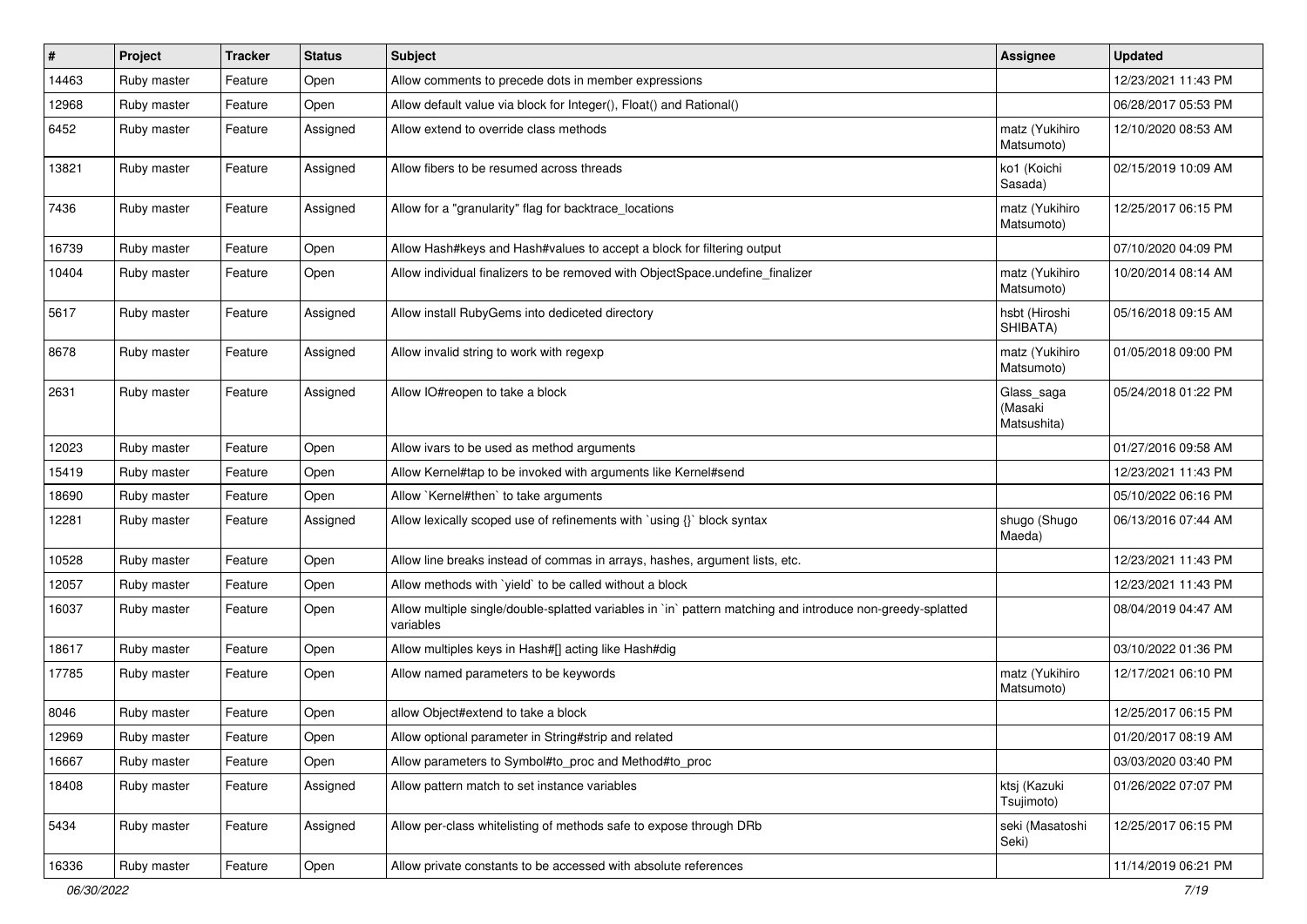| $\vert$ # | Project     | <b>Tracker</b> | <b>Status</b> | <b>Subject</b>                                                                              | Assignee                     | <b>Updated</b>      |
|-----------|-------------|----------------|---------------|---------------------------------------------------------------------------------------------|------------------------------|---------------------|
| 10863     | Ruby master | Feature        | Open          | allow protected class methods to be callable from instance methods                          |                              | 04/01/2015 06:11 PM |
| 15991     | Ruby master | Feature        | Open          | Allow questionmarks in variable names                                                       | matz (Yukihiro<br>Matsumoto) | 07/30/2019 03:57 AM |
| 8291      | Ruby master | Feature        | Open          | Allow retrieving the root Fiber of a Thread                                                 |                              | 12/23/2021 11:43 PM |
| 8921      | Ruby master | Feature        | Open          | Allow select, reject, etc to accept a regex                                                 |                              | 04/04/2020 05:57 AM |
| 15927     | Ruby master | Feature        | Open          | Allow string keys to be used for String#% and sprintf methods                               |                              | 06/17/2019 07:13 AM |
| 11390     | Ruby master | Feature        | Open          | Allow symbols starting with numbers                                                         | matz (Yukihiro<br>Matsumoto) | 08/14/2015 05:23 AM |
| 9095      | Ruby master | Feature        | Open          | Allow `Symbol#to_proc` to take arguments                                                    |                              | 11/10/2013 04:25 AM |
| 18603     | Ruby master | Feature        | Open          | Allow syntax like obj.method(arg)=value                                                     |                              | 02/27/2022 05:04 PM |
| 18683     | Ruby master | Feature        | Open          | Allow to create hashes with a specific capacity.                                            |                              | 04/22/2022 02:34 PM |
| 16688     | Ruby master | Feature        | Open          | Allow #to_path object as argument to system()                                               |                              | 04/13/2020 05:37 PM |
| 8959      | Ruby master | Feature        | Assigned      | Allow top level prepend                                                                     | nobu (Nobuyoshi<br>Nakada)   | 10/16/2013 03:22 AM |
| 7132      | Ruby master | Feature        | Assigned      | Alternation between named / ordered method arguments and aliases for method arguments.      | matz (Yukihiro<br>Matsumoto) | 12/25/2017 06:15 PM |
| 16296     | Ruby master | Feature        | Open          | Alternative behavior for `` in method body if `` is not in method definition                |                              | 11/10/2019 10:20 AM |
| 14278     | Ruby master | Feature        | Open          | Ambiguous Exception for OpenSSL::HMAC.digest                                                |                              | 06/20/2019 11:36 PM |
| 7250      | Ruby master | Feature        | Open          | A mechanism to include at once both instance-level and class-level methods from a module    |                              | 12/25/2017 06:15 PM |
| 17718     | Ruby master | Feature        | Open          | a method paramaters object that can be pattern matched against                              |                              | 03/24/2021 01:29 PM |
| 8827      | Ruby master | Feature        | Open          | A method that flips the receiver and the first argument                                     |                              | 08/29/2013 05:59 AM |
| 10183     | Ruby master | Feature        | Open          | An alternative name for method `class`                                                      |                              | 10/31/2017 11:42 AM |
| 12083     | Ruby master | Feature        | Open          | \$ and \$~ by Binding#local_variable_{get,set}                                              |                              | 02/18/2016 04:35 AM |
| 15557     | Ruby master | Feature        | Open          | A new class that stores a condition and the previous receiver                               |                              | 01/27/2019 05:22 AM |
| 18137     | Ruby master | Feature        | Open          | A new method to check Proc is isolated or not                                               |                              | 10/27/2021 07:30 AM |
| 12901     | Ruby master | Feature        | Open          | Anonymous functions without scope lookup overhead                                           |                              | 01/01/2022 12:30 PM |
| 16986     | Ruby master | Feature        | Open          | Anonymous Struct literal                                                                    | matz (Yukihiro<br>Matsumoto) | 01/15/2022 04:57 PM |
| 12262     | Ruby master | Feature        | Open          | Anti-loop                                                                                   |                              | 04/09/2016 05:30 AM |
| 18396     | Ruby master | Bug            | Open          | An unexpected "hash value omission" syntax error when without parentheses call expr follows |                              | 03/29/2022 09:58 PM |
| 14967     | Ruby master | Feature        | Open          | Any type                                                                                    |                              | 08/11/2019 07:43 PM |
| 15627     | Ruby master | Feature        | Open          | Appearance of custom singleton classes                                                      |                              | 06/15/2020 10:37 PM |
| 10425     | Ruby master | Feature        | Open          | A predicate method to tell if a number is near another                                      |                              | 10/26/2014 01:47 AM |
| 10426     | Ruby master | Feature        | Open          | A predicate to express congruence                                                           |                              | 11/14/2014 02:11 AM |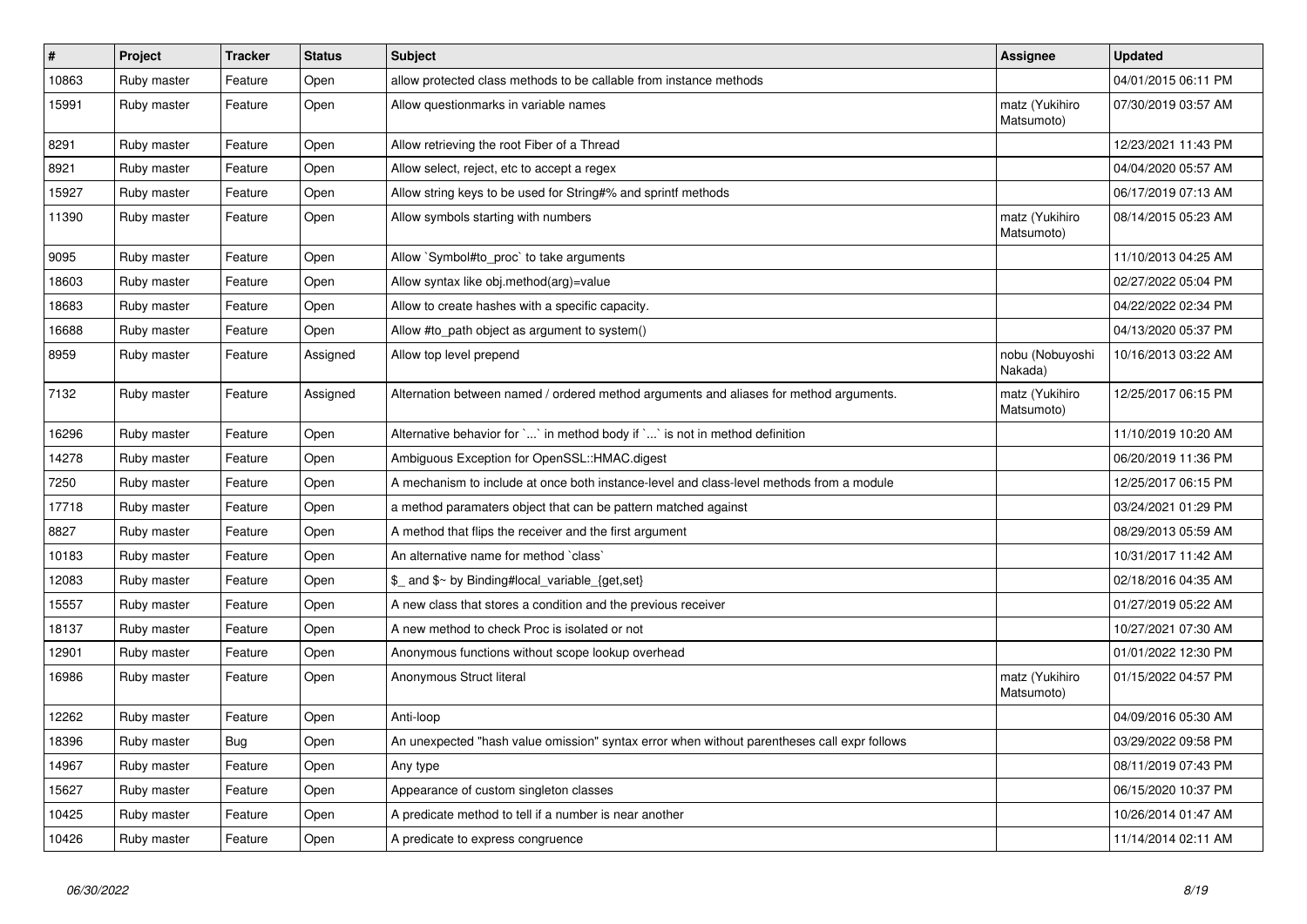| #     | Project     | <b>Tracker</b> | <b>Status</b> | <b>Subject</b>                                                                                                                                                                             | <b>Assignee</b>              | <b>Updated</b>      |
|-------|-------------|----------------|---------------|--------------------------------------------------------------------------------------------------------------------------------------------------------------------------------------------|------------------------------|---------------------|
| 13860 | Ruby master | Feature        | Open          | A proposal for a new, simpler class-method addition to Time - for the time being calling it Time.date() but<br>another name is fine; and the ability to omit '%' tokens as arguments to it |                              | 02/21/2018 12:57 PM |
| 12378 | Ruby master | Feature        | Open          | arbitrary size Random.new_seed                                                                                                                                                             |                              | 05/13/2016 04:44 PM |
| 17399 | Ruby master | Misc           | Open          | Are endless methods experimental?                                                                                                                                                          |                              | 12/22/2020 07:05 PM |
| 12992 | Ruby master | Feature        | Open          | ArgumentError if hostname is missing                                                                                                                                                       |                              | 07/27/2021 11:40 AM |
| 12482 | Ruby master | Feature        | Open          | ArgumentError.new(nil) should give a better description                                                                                                                                    |                              | 06/16/2016 04:18 AM |
| 14111 | Ruby master | Feature        | Open          | ArgumentError00000000000000000000000000                                                                                                                                                    |                              | 06/13/2019 05:41 AM |
| 18402 | Ruby master | Feature        | Open          | <b>Argument Labels</b>                                                                                                                                                                     |                              | 01/31/2022 06:14 PM |
| 16350 | Ruby master | Feature        | Assigned      | ArithmeticSequence#member? can result in infinite loop                                                                                                                                     | mrkn (Kenta<br>Murata)       | 05/29/2020 10:26 PM |
| 8449  | Ruby master | Feature        | Open          | Array#ary_plus always returns an array                                                                                                                                                     | nobu (Nobuyoshi<br>Nakada)   | 06/02/2013 04:23 PM |
| 16039 | Ruby master | Feature        | Open          | Array#contains? to check if one array contains another array                                                                                                                               |                              | 12/19/2019 06:47 AM |
| 16118 | Ruby master | Feature        | Open          | Array .difference allow custom comparison                                                                                                                                                  |                              | 12/23/2021 11:44 PM |
| 16146 | Ruby master | Feature        | Open          | Array .difference allow custom comparison                                                                                                                                                  |                              | 11/11/2019 08:34 PM |
| 7657  | Ruby master | Feature        | Open          | Array#& doesn't accept Enumerables                                                                                                                                                         | matz (Yukihiro<br>Matsumoto) | 12/25/2017 06:15 PM |
| 14585 | Ruby master | Feature        | Open          | Array#each_pair                                                                                                                                                                            |                              | 03/11/2018 11:38 PM |
| 16928 | Ruby master | Feature        | Open          | Array#include_all? & Array#include_any?                                                                                                                                                    |                              | 06/01/2020 09:27 PM |
| 17056 | Ruby master | Feature        | Open          | Array#index: Allow specifying the position to start search as in String#index                                                                                                              |                              | 09/25/2020 01:41 PM |
| 10729 | Ruby master | Feature        | Open          | Array method to subtract in place                                                                                                                                                          |                              | 01/11/2015 02:29 PM |
| 7444  | Ruby master | Feature        | Open          | Array#product_set                                                                                                                                                                          | matz (Yukihiro<br>Matsumoto) | 12/25/2017 06:15 PM |
| 12059 | Ruby master | Feature        | Open          | Array#single?`, `Hash#single?`                                                                                                                                                             |                              | 02/10/2016 04:02 AM |
| 9023  | Ruby master | Feature        | Assigned      | Array#tail                                                                                                                                                                                 | matz (Yukihiro<br>Matsumoto) | 12/23/2021 11:40 PM |
| 5133  | Ruby master | Feature        | Assigned      | Array#unzip as an alias of Array#transpose                                                                                                                                                 | mrkn (Kenta<br>Murata)       | 12/25/2017 06:15 PM |
| 16678 | Ruby master | Misc           | Open          | Array#values_at has unintuitive behavior when supplied a range starting with negative index                                                                                                |                              | 03/09/2020 02:06 PM |
| 8970  | Ruby master | Feature        | Open          | Array.zip and Array.product                                                                                                                                                                |                              | 09/12/2019 03:40 AM |
| 4539  | Ruby master | Feature        | Assigned      | Array#zip_with                                                                                                                                                                             | matz (Yukihiro<br>Matsumoto) | 11/28/2019 08:23 AM |
| 17856 | Ruby master | Feature        | Open          | ary.member? is slower than ary.include?                                                                                                                                                    |                              | 05/11/2021 10:12 AM |
| 13164 | Ruby master | <b>Bug</b>     | Open          | A second `SystemStackError` exception results in `Segmentation fault (core dumped)`                                                                                                        |                              | 04/14/2017 01:05 PM |
| 11475 | Ruby master | Feature        | Open          | AST transforms                                                                                                                                                                             |                              | 08/21/2015 11:14 AM |
| 9402  | Ruby master | Feature        | Open          | A syntax to specify the default value of a hash                                                                                                                                            |                              | 12/23/2021 11:43 PM |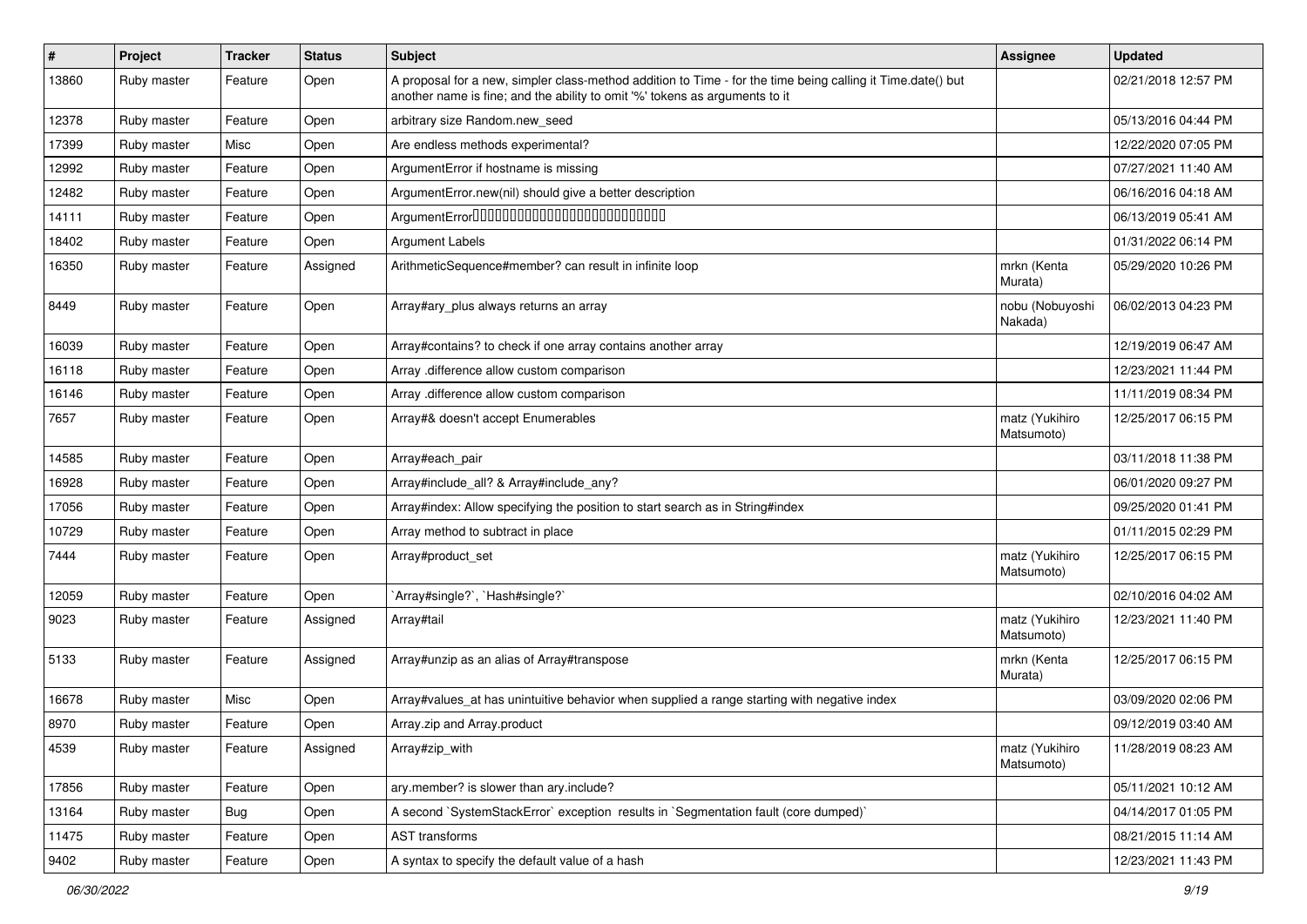| $\vert$ # | Project     | <b>Tracker</b> | <b>Status</b> | Subject                                                                           | <b>Assignee</b>               | <b>Updated</b>      |
|-----------|-------------|----------------|---------------|-----------------------------------------------------------------------------------|-------------------------------|---------------------|
| 15277     | Ruby master | Feature        | Open          | at exec                                                                           | matz (Yukihiro<br>Matsumoto)  | 05/25/2020 01:09 AM |
| 8259      | Ruby master | Feature        | Open          | Atomic attributes accessors                                                       |                               | 12/23/2021 11:43 PM |
| 8635      | Ruby master | Feature        | Open          | attr accessor with default block                                                  |                               | 12/23/2021 11:43 PM |
| 16817     | Ruby master | Feature        | Open          | attr_predicate or attr_query or attr_something for ? methods                      |                               | 12/23/2021 11:44 PM |
| 18070     | Ruby master | Feature        | Open          | `attr` should be removed                                                          |                               | 08/09/2021 05:51 PM |
| 15330     | Ruby master | Feature        | Open          | autoload_relative                                                                 | matz (Yukihiro<br>Matsumoto)  | 06/19/2022 11:25 PM |
| 11415     | Ruby master | Feature        | Open          | autoload with a Proc                                                              |                               | 10/21/2015 08:38 PM |
| 15458     | Ruby master | Feature        | Open          | Automatic Exception#cause print in IRB                                            |                               | 12/23/2021 11:44 PM |
| 16005     | Ruby master | Feature        | Open          | A variation of Time.iso8601 that can parse yyyy-MM-dd HH:mm:ss                    |                               | 06/16/2022 01:08 AM |
| 8184      | Ruby master | Feature        | Open          | Avoid the creation of meaningless ranges (nil, false, true)                       |                               | 03/29/2013 11:16 PM |
| 13006     | Ruby master | Feature        | Open          | backtrace of thread killer                                                        |                               | 12/06/2016 01:11 AM |
| 10634     | Ruby master | Feature        | Open          | Baselining with Benchmark                                                         |                               | 12/23/2021 11:43 PM |
| 16671     | Ruby master | Misc           | Open          | <b>BASERUBY</b> version policy                                                    |                               | 03/05/2020 01:11 AM |
| 16185     | Ruby master | <b>Bug</b>     | Open          | basictest failure on AIX 6.1 for 64bit build                                      | kanemoto (Yutaka<br>Kanemoto) | 10/15/2019 12:05 AM |
| 17664     | Ruby master | <b>Bug</b>     | Assigned      | Behavior of sockets changed in Ruby 3.0 to non-blocking                           | ioquatix (Samuel<br>Williams) | 07/12/2021 10:28 AM |
| 9832      | Ruby master | Misc           | Open          | better concurrency in threads                                                     |                               | 05/12/2014 12:33 PM |
| 14244     | Ruby master | Feature        | Open          | Better error messages for scripts with non-matching end statements                | mame (Yusuke<br>Endoh)        | 11/29/2018 08:57 AM |
| 12790     | Ruby master | Feature        | Open          | Better inspect for stdlib classes                                                 |                               | 02/27/2017 08:36 PM |
| 12019     | Ruby master | Feature        | Open          | Better low-level support for writing concurrent libraries                         | matz (Yukihiro<br>Matsumoto)  | 12/23/2021 11:43 PM |
| 8570      | Ruby master | Feature        | Open          | Better mechanisms to safely load classes concurrently                             |                               | 12/23/2021 11:43 PM |
| 13434     | Ruby master | Feature        | Open          | better method definition in C API                                                 |                               | 07/13/2017 07:41 AM |
| 13048     | Ruby master | Feature        | Open          | Better way to do Regexp.new(Regexp.escape("some string"))                         |                               | 01/20/2017 04:01 AM |
| 6857      | Ruby master | Feature        | Assigned      | bigdecimal/math BigMath.E/BigMath.exp R. P. Feynman inspired optimization         | mrkn (Kenta<br>Murata)        | 12/25/2017 06:15 PM |
| 18677     | Ruby master | <b>Bug</b>     | Assigned      | BigDecimal#power (**) returns FloatDomainError when passing an infinite parameter | mrkn (Kenta<br>Murata)        | 04/20/2022 02:04 AM |
| 18831     | Ruby master | Feature        | Open          | Block argument to `yield`                                                         |                               | 06/18/2022 03:12 AM |
| 11129     | Ruby master | Feature        | Open          | block-level hash destructuring only works for the last argument                   |                               | 07/07/2019 05:11 AM |
| 13333     | Ruby master | Feature        | Open          | block to yield                                                                    |                               | 05/19/2017 09:01 AM |
| 10327     | Ruby master | Feature        | Open          | Bool/False/True module for '==='                                                  |                               | 10/15/2014 02:42 PM |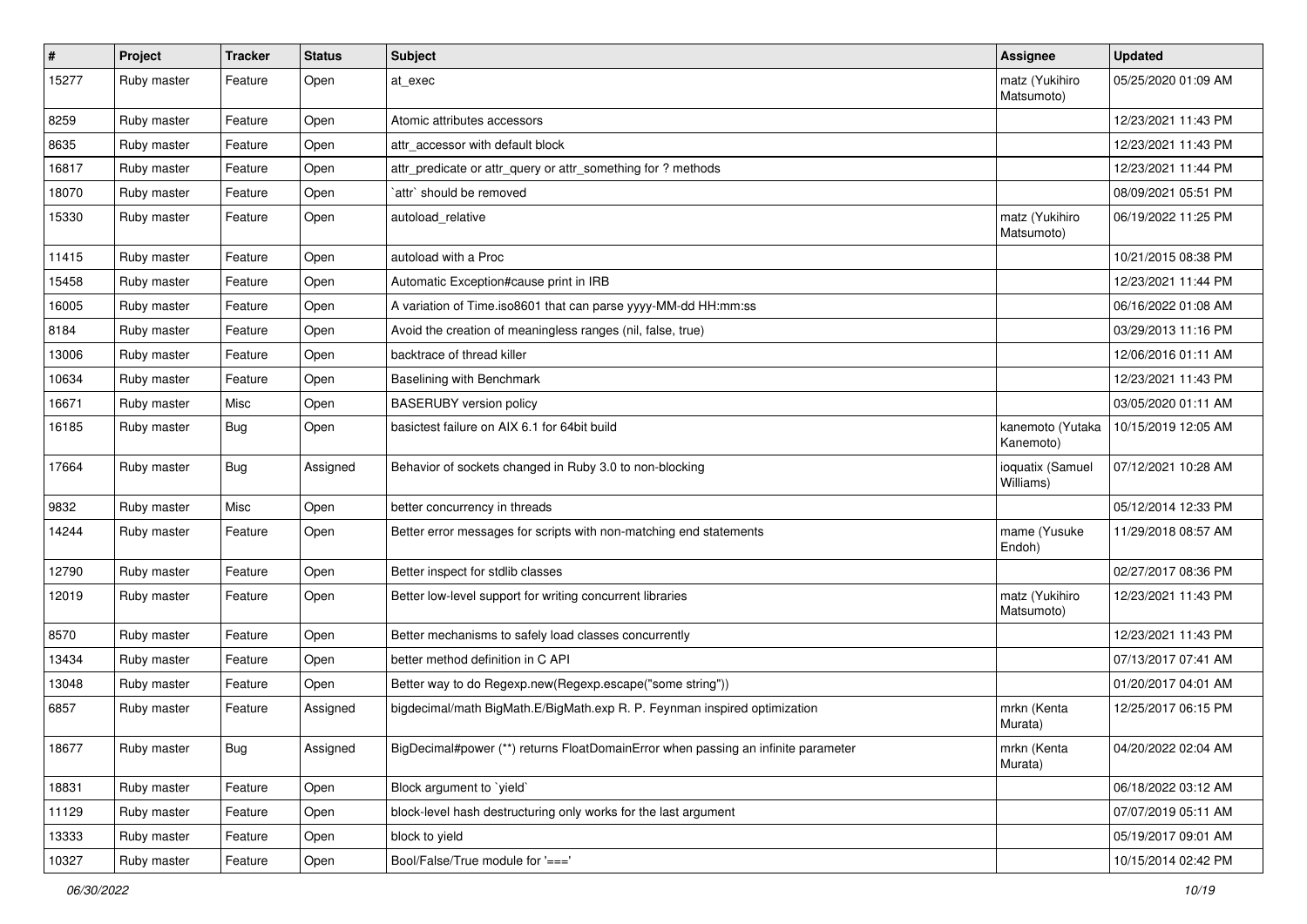| #     | Project     | <b>Tracker</b> | <b>Status</b> | <b>Subject</b>                                                                                                                 | <b>Assignee</b>              | <b>Updated</b>      |
|-------|-------------|----------------|---------------|--------------------------------------------------------------------------------------------------------------------------------|------------------------------|---------------------|
| 17878 | Ruby master | Bug            | Open          | bootstraptest/test_ractor.rb:224 a random failing test with "The outgoing-port is already closed<br>(Ractor::ClosedError)"     |                              | 09/13/2021 01:10 PM |
| 17882 | Ruby master | <b>Bug</b>     | Assigned      | bootstraptest/test ractor.rb:224 segfaults on Cygwin                                                                           | cruby-cygwin                 | 05/19/2022 08:20 AM |
| 15499 | Ruby master | <b>Bug</b>     | Assigned      | Breaking behavior on ruby 2.6: rb_thread_call_without_gvl doesn't invoke unblock_function when used on<br>the main thread      | ko1 (Koichi<br>Sasada)       | 01/05/2021 02:24 AM |
| 7060  | Ruby master | Feature        | Open          | Broaden support for chmod                                                                                                      |                              | 12/25/2017 06:15 PM |
| 18277 | Ruby master | Bug            | Open          | buffer error (Zlib::BufError) in Zlib::Deflate#deflate when using MJIT                                                         | k0kubun (Takashi<br>Kokubun) | 01/05/2022 03:04 PM |
| 18764 | Ruby master | <b>Bug</b>     | Open          | Build Error when Using msys2-mingw64 and Ruby 3.2                                                                              |                              | 05/10/2022 06:48 AM |
| 12179 | Ruby master | <b>Bug</b>     | Open          | Build failure due to VPATH expansion                                                                                           |                              | 04/14/2016 01:55 AM |
| 18674 | Ruby master | <b>Bug</b>     | Open          | Build failure `make up` with WSL2                                                                                              |                              | 04/01/2022 08:51 AM |
| 9189  | Ruby master | Bug            | Assigned      | Build failure on Windows in case of nonascii TEMP environment.                                                                 |                              | 01/05/2018 09:00 PM |
| 16795 | Ruby master | Feature        | Open          | build ruby.exe on Windows against ruby-static.lib omitting x64-vcruntime-ruby.dll (no '--enable-shared' option<br>for Windows) |                              | 04/17/2020 01:22 PM |
| 12813 | Ruby master | Feature        | Assigned      | Calling chunk_while, slice_after, slice_before, slice_when with no block                                                       | matz (Yukihiro<br>Matsumoto) | 12/06/2016 12:58 PM |
| 18435 | Ruby master | Bug            | Open          | Calling `protected` on ancestor method changes result of `instance_methods(false)`                                             |                              | 06/09/2022 10:23 AM |
| 18476 | Ruby master | <b>Bug</b>     | Open          | Call to require stuck forever after receiving EAGAIN on writev when running with zeus                                          |                              | 02/28/2022 02:55 PM |
| 18808 | Ruby master | Bug            | Assigned      | Cannot compile ruby 3.1.2 on powerpc64le-linux without disabling the jit features                                              | k0kubun (Takashi<br>Kokubun) | 06/20/2022 10:40 AM |
| 18790 | Ruby master | Bug            | Assigned      | cannot load such file -- digest (LoadError)                                                                                    | hsbt (Hiroshi<br>SHIBATA)    | 06/06/2022 12:41 AM |
| 13252 | Ruby master | Feature        | Assigned      | C API for creating strings without copying                                                                                     | ko1 (Koichi<br>Sasada)       | 04/17/2017 07:22 AM |
| 18083 | Ruby master | Feature        | Open          | Capture error in ensure block.                                                                                                 |                              | 10/21/2021 01:00 PM |
| 7914  | Ruby master | Feature        | Open          | Case for local class methods                                                                                                   | matz (Yukihiro<br>Matsumoto) | 12/25/2017 06:15 PM |
| 18012 | Ruby master | Bug            | Open          | Case-insensitive character classes can only match multiple code points when top-level character class is not<br>negated        |                              | 06/29/2021 08:35 AM |
| 15363 | Ruby master | Feature        | Open          | Case insensitive file systems - add info to CONFIG or somewhere?                                                               |                              | 12/03/2018 04:30 AM |
| 17989 | Ruby master | Bug            | Open          | Case insensitive Regexps do not handle characters with overlapping case foldings                                               |                              | 06/15/2021 11:43 AM |
| 11723 | Ruby master | Feature        | Open          | CGI library should give access to raw request body                                                                             |                              | 11/20/2015 07:06 PM |
| 15145 | Ruby master | Feature        | Open          | chained mappings proposal                                                                                                      |                              | 09/22/2018 12:06 AM |
| 14724 | Ruby master | Feature        | Open          | chains of inequalities                                                                                                         | matz (Yukihiro<br>Matsumoto) | 05/19/2018 01:06 AM |
| 14606 | Ruby master | Feature        | Open          | Change begin-else-end without rescue from warning to syntax error                                                              |                              | 03/16/2018 01:22 AM |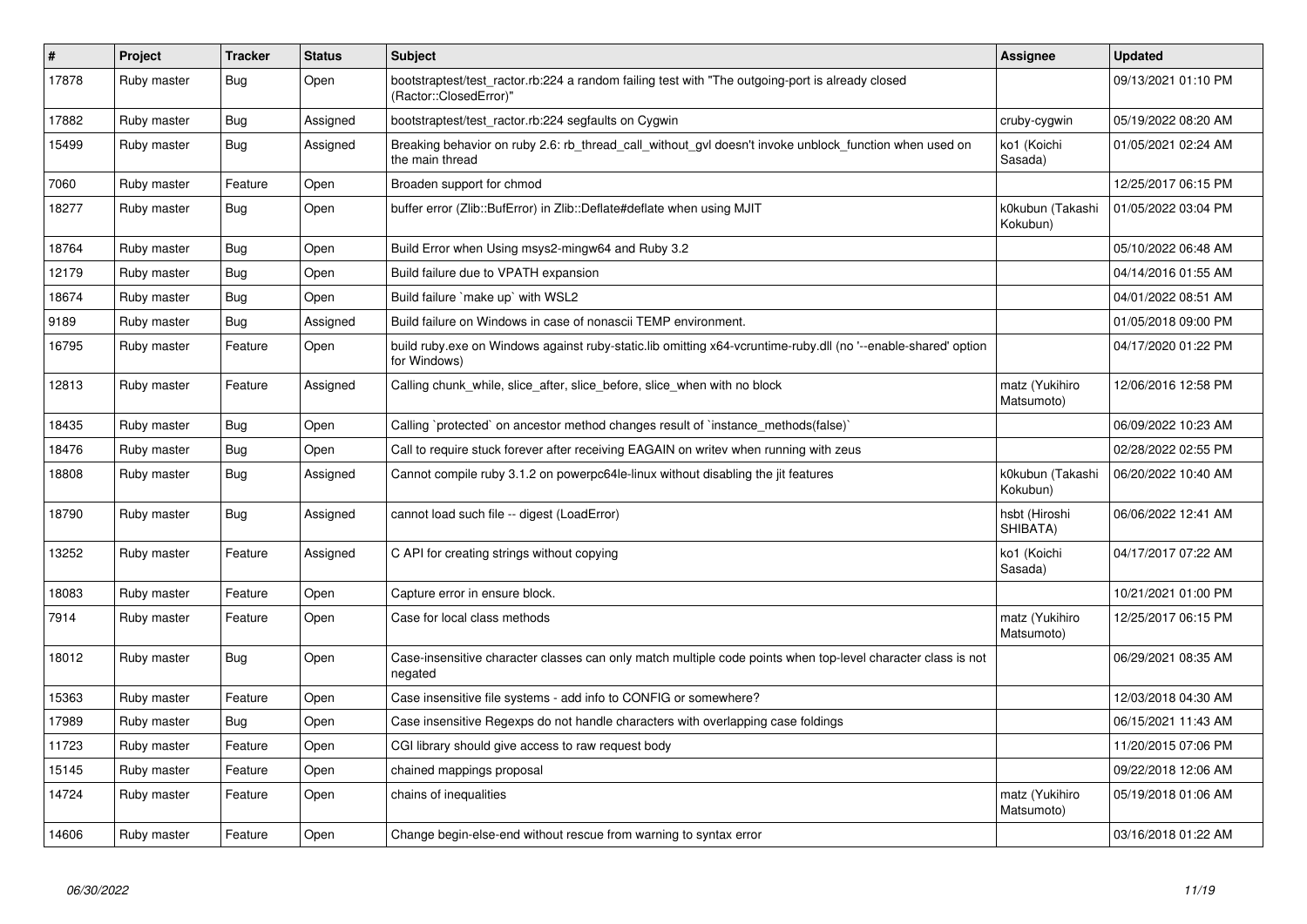| $\vert$ # | Project     | <b>Tracker</b> | <b>Status</b> | Subject                                                                                                                                                               | <b>Assignee</b>              | <b>Updated</b>      |
|-----------|-------------|----------------|---------------|-----------------------------------------------------------------------------------------------------------------------------------------------------------------------|------------------------------|---------------------|
| 7546      | Ruby master | Feature        | Open          | Change behavior of `Array#slice` for an argument of `Range` class                                                                                                     | matz (Yukihiro<br>Matsumoto) | 12/10/2020 08:49 AM |
| 10473     | Ruby master | Feature        | Open          | Change Date#to datetime to use local time                                                                                                                             |                              | 07/23/2021 07:08 PM |
| 18256     | Ruby master | Feature        | Open          | Change the canonical name of Thread::Mutex, Thread::Queue, Thread::SizedQueue and<br>Thread::ConditionVariable to just Mutex, Queue, SizedQueue and ConditionVariable |                              | 10/20/2021 10:59 PM |
| 12041     | Ruby master | Feature        | Open          | Change the initializer of NameError to take a receiver as the third argument                                                                                          |                              | 02/12/2016 05:37 AM |
| 16750     | Ruby master | Misc           | Open          | Change typedef of VALUE for better type checking                                                                                                                      |                              | 04/03/2020 02:34 AM |
| 13240     | Ruby master | Feature        | Open          | Change Unicode property implementation in Onigmo from inversion lists to direct lookup                                                                                |                              | 02/22/2017 08:01 AM |
| 18010     | Ruby master | <b>Bug</b>     | Open          | Character class with single character gets case-folded with following string                                                                                          |                              | 06/28/2021 09:30 AM |
| 17646     | Ruby master | <b>Bug</b>     | Open          | Check for `__builtin_mul_overflow` with `long long` arguments                                                                                                         |                              | 02/19/2021 06:19 PM |
| 13534     | Ruby master | Feature        | Assigned      | Checking installation results of default gems                                                                                                                         | hsbt (Hiroshi<br>SHIBATA)    | 07/26/2018 02:16 AM |
| 15334     | Ruby master | <b>Bug</b>     | Open          | child_info_fork::abort: address space needed by 'emoji_iso2022_kddi.so' on cygwin                                                                                     | cruby-cygwin                 | 05/19/2022 08:20 AM |
| 10770     | Ruby master | Feature        | Open          | chr and ord behavior for ill-formed byte sequences and surrogate code points                                                                                          |                              | 01/22/2015 10:19 AM |
| 18726     | Ruby master | Misc           | Open          | CI Error on c99 and c2x                                                                                                                                               | shyouhei<br>(Shyouhei Urabe) | 04/19/2022 09:05 AM |
| 15565     | Ruby master | Feature        | Open          | Circular dependency warnings - suggestions/ideas to improve the output from ruby                                                                                      |                              | 01/25/2019 11:36 PM |
| 17720     | Ruby master | Misc           | Assigned      | Cirrus CI to check non-x86 64 architecture cases by own machines                                                                                                      | jaruga (Jun Aruga)           | 09/26/2021 10:24 AM |
| 18379     | Ruby master | <b>Bug</b>     | Open          | [CI] Windows mingw/ucrt - test-all timeout failures                                                                                                                   |                              | 12/02/2021 02:23 AM |
| 17829     | Ruby master | Misc           | Open          | Clang/LLVM correctness of x64-mingw32 build (`shorten-64-to-32` warnings)                                                                                             |                              | 04/26/2021 04:23 PM |
| 11570     | Ruby master | Misc           | Open          | Clarify autoload chaining behavior                                                                                                                                    |                              | 10/06/2015 04:52 PM |
| 15487     | Ruby master | Misc           | Assigned      | Clarify default gems maintanance policy                                                                                                                               | hsbt (Hiroshi<br>SHIBATA)    | 12/30/2018 08:42 PM |
| 17994     | Ruby master | Feature        | Open          | Clarify `IO.read` behavior and add `File.read` method                                                                                                                 |                              | 07/16/2021 03:04 AM |
| 17390     | Ruby master | Misc           | Open          | Class and method-level docs for Ractor                                                                                                                                |                              | 12/13/2020 06:33 PM |
| 8839      | Ruby master | Feature        | Assigned      | Class and module should return the class or module that was opened                                                                                                    | matz (Yukihiro<br>Matsumoto) | 12/28/2015 08:36 AM |
| 10701     | Ruby master | Feature        | Open          | Class: Array 2 New methods                                                                                                                                            |                              | 01/08/2015 07:21 AM |
| 14394     | Ruby master | Feature        | Open          | Class.descendants                                                                                                                                                     | ko1 (Koichi<br>Sasada)       | 01/20/2022 10:46 PM |
| 12084     | Ruby master | Feature        | Open          | 'Class#instance'                                                                                                                                                      |                              | 12/14/2021 08:52 PM |
| 17040     | Ruby master | Feature        | Open          | cleanup include/ruby/backward*                                                                                                                                        |                              | 08/26/2020 07:07 AM |
| 12277     | Ruby master | Misc           | Open          | Coding rule: colum number                                                                                                                                             |                              | 04/13/2016 06:32 PM |
| 18644     | Ruby master | Feature        | Open          | Coerce anything callable to a Proc                                                                                                                                    |                              | 06/18/2022 05:28 PM |
| 15940     | Ruby master | Feature        | Open          | Coerce symbols internal fstrings in UTF8 rather than ASCII to better share memory with string literals                                                                | naruse (Yui<br>NARUSE)       | 07/30/2019 04:17 AM |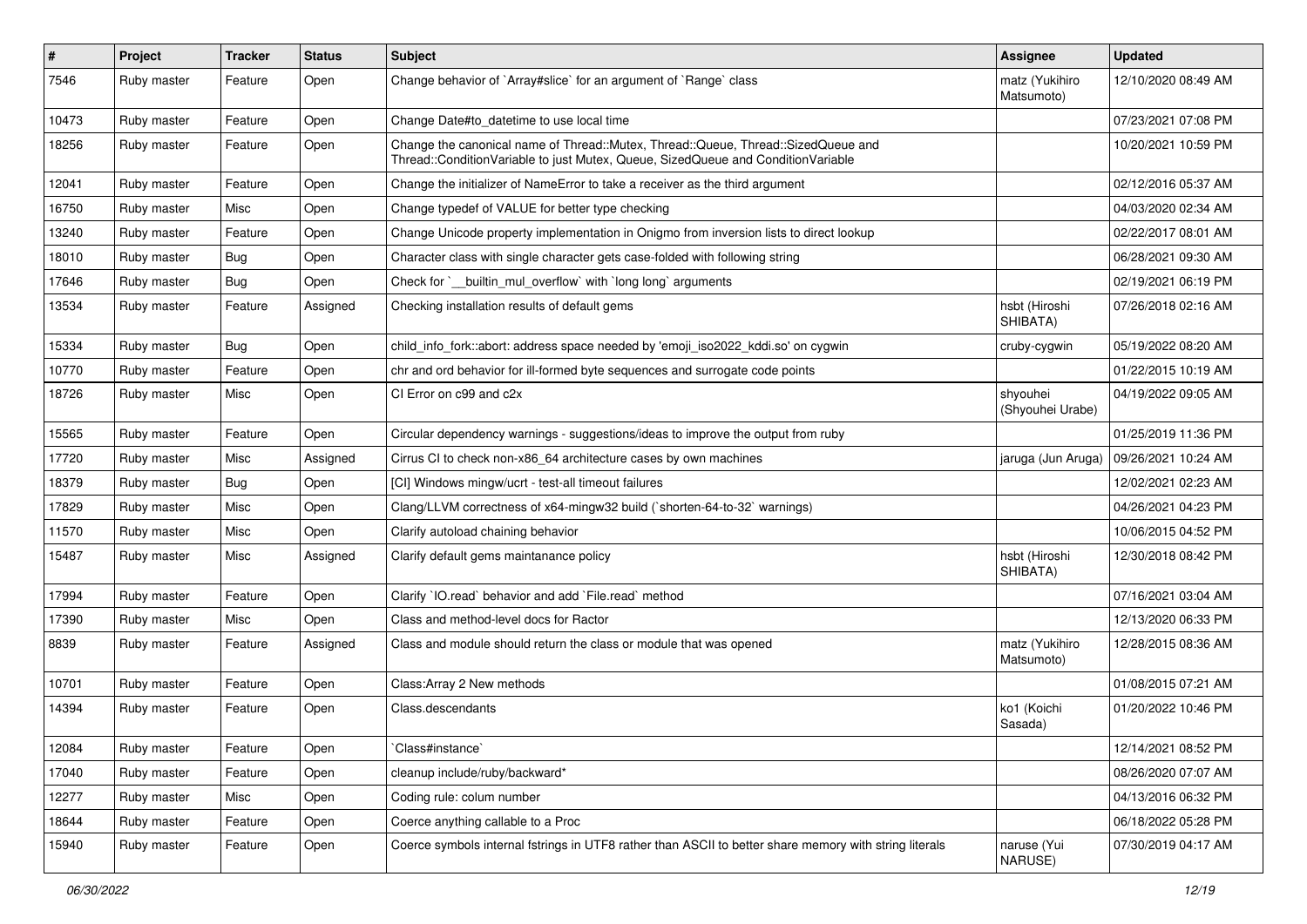| $\vert$ # | Project     | <b>Tracker</b> | <b>Status</b> | Subject                                                                                                               | <b>Assignee</b>              | <b>Updated</b>      |
|-----------|-------------|----------------|---------------|-----------------------------------------------------------------------------------------------------------------------|------------------------------|---------------------|
| 11142     | Ruby master | <b>Bug</b>     | Open          | Command line argument parser on windows handles double quotes inconsistently.                                         | usa (Usaku<br>NAKAMURA)      | 05/12/2015 04:09 PM |
| 6611      | Ruby master | Feature        | Assigned      | Comments requested on implementation of set_parse_func                                                                | matz (Yukihiro<br>Matsumoto) | 12/25/2017 06:15 PM |
| 12134     | Ruby master | Feature        | Open          | Comparison between 'true' and 'false'                                                                                 |                              | 03/15/2016 12:41 PM |
| 17931     | Ruby master | <b>Bug</b>     | Open          | Compile fails setup option nodynamic                                                                                  |                              | 07/07/2021 08:51 AM |
| 5179      | Ruby master | <b>Bug</b>     | Assigned      | Complex#rationalize and to_r with approximate zeros                                                                   | mrkn (Kenta<br>Murata)       | 01/17/2020 03:00 AM |
| 7087      | Ruby master | Feature        | Assigned      | ::ConditionVariable#wait does not work with Monitor because Monitor#sleep does not exist                              | matz (Yukihiro<br>Matsumoto) | 12/25/2017 06:15 PM |
| 7086      | Ruby master | Feature        | Assigned      | Condition Variable#wait has meaningless return value                                                                  | kosaki (Motohiro<br>KOSAKI)  | 12/25/2017 06:15 PM |
| 6695      | Ruby master | Feature        | Assigned      | Configuration for Thread/Fiber creation                                                                               | ko1 (Koichi<br>Sasada)       | 12/25/2017 06:15 PM |
| 15840     | Ruby master | Feature        | Open          | configuration path search                                                                                             |                              | 05/11/2019 01:24 PM |
| 9010      | Ruby master | <b>Bug</b>     | Assigned      | ./configure --prefix= cannot handle directories with spaces                                                           | nobu (Nobuyoshi<br>Nakada)   | 04/26/2021 10:38 PM |
| 18429     | Ruby master | <b>Bug</b>     | Open          | Configure ruby-3.0.3 on Solaris 10 Unknown keyword 'URL' in './ruby.tmp.pc'                                           |                              | 01/18/2022 09:15 PM |
| 16836     | Ruby master | <b>Bug</b>     | Assigned      | configure-time LDFLAGS leak into ruby pkg-config file                                                                 | nobu (Nobuyoshi<br>Nakada)   | 08/14/2021 09:10 AM |
| 16346     | Ruby master | Misc           | Open          | Confusing macro name: RUBY_MARK_NO_PIN_UNLESS_NULL                                                                    |                              | 11/13/2019 07:39 AM |
| 10560     | Ruby master | Misc           | Assigned      | confusion between $x=x+y$ , $x+=y$ , x.concat(y) and y.each{ z  $x<}$                                                 | zzak (Zachary<br>Scott)      | 01/05/2018 09:02 PM |
| 12817     | Ruby master | Feature        | Open          | Consider adding method .sample() on class Hash (if this was not yet proposed)                                         |                              | 10/11/2016 12:57 AM |
| 10663     | Ruby master | Feature        | Open          | Consider adding support for String input to File. methods                                                             |                              | 01/05/2015 12:47 AM |
| 10645     | Ruby master | Feature        | Open          | Consider adding support of .first to MatchData object like MatchData[0]                                               |                              | 12/25/2014 06:50 AM |
| 14615     | Ruby master | Feature        | Open          | Consider introducing shortcut to check Net::HTTP response type                                                        |                              | 03/19/2018 05:43 AM |
| 13922     | Ruby master | Feature        | Open          | Consider showing warning messages about same-named aliases - either directly or perhaps via the "did you<br>mean gem" |                              | 09/25/2017 12:21 PM |
| 16951     | Ruby master | <b>Bug</b>     | Assigned      | Consistently referer dependencies                                                                                     | hsbt (Hiroshi<br>SHIBATA)    | 06/17/2021 06:15 AM |
| 9516      | Ruby master | Misc           | Open          | Consolidate all deprecation messages to one or more helper methods                                                    |                              | 02/13/2014 05:11 PM |
| 12077     | Ruby master | Feature        | Open          | Consolidate SSLSocket interface with TCPSocket                                                                        |                              | 05/17/2016 06:37 AM |
| 6828      | Ruby master | Feature        | Open          | <b>Constancy of Constants</b>                                                                                         |                              | 12/10/2020 08:47 AM |
| 7149      | Ruby master | Feature        | Open          | Constant magic for everyone.                                                                                          | matz (Yukihiro<br>Matsumoto) | 12/25/2017 06:15 PM |
| 18622     | Ruby master | <b>Bug</b>     | Open          | const_get still looks in Object, while lexical constant lookup no longer does                                         |                              | 04/22/2022 11:26 AM |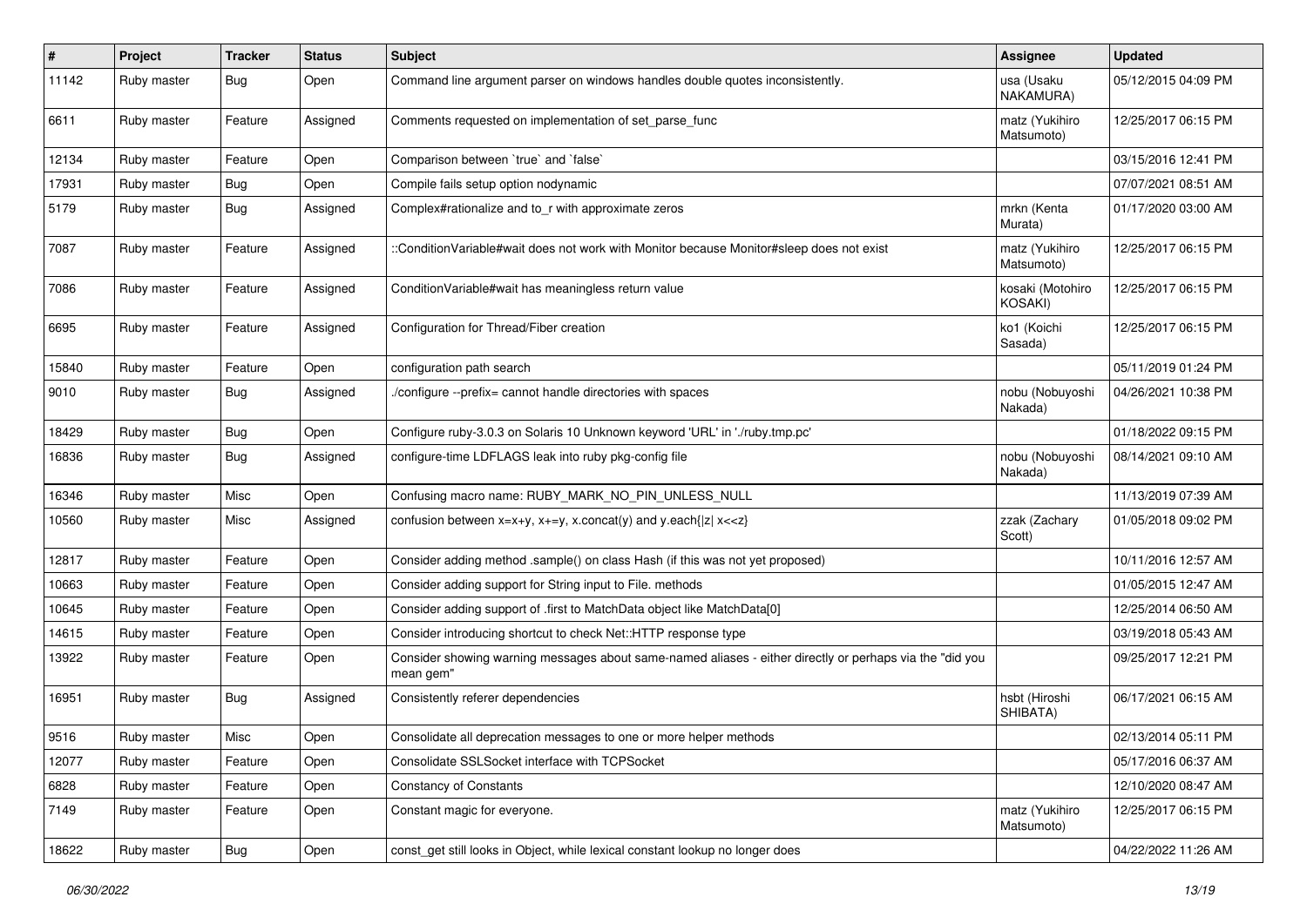| $\sharp$ | Project     | <b>Tracker</b> | <b>Status</b> | Subject                                                                                      | <b>Assignee</b>              | <b>Updated</b>      |
|----------|-------------|----------------|---------------|----------------------------------------------------------------------------------------------|------------------------------|---------------------|
| 17749    | Ruby master | Feature        | Open          | Const source location without name                                                           |                              | 04/17/2021 07:38 AM |
| 7748     | Ruby master | Feature        | Open          | Contextual send                                                                              | matz (Yukihiro<br>Matsumoto) | 12/10/2020 08:53 AM |
| 7314     | Ruby master | Feature        | Assigned      | Convert Proc to Lambda doesn't work in MRI                                                   | matz (Yukihiro<br>Matsumoto) | 05/21/2016 09:15 AM |
| 8850     | Ruby master | Feature        | Assigned      | Convert Rational to decimal string                                                           | matz (Yukihiro<br>Matsumoto) | 12/25/2017 06:15 PM |
| 17137    | Ruby master | Misc           | Open          | Cooperation on maintaining official docker ruby images                                       |                              | 09/02/2020 05:03 PM |
| 16805    | Ruby master | Misc           | Assigned      | Coroutine's license is unclear                                                               | ReiOdaira (Rei<br>Odaira)    | 07/01/2021 10:09 PM |
| 15861    | Ruby master | Feature        | Open          | Correctly parse `file:c:/path/to/file` URIs                                                  |                              | 05/18/2019 10:58 PM |
| 18678    | Ruby master | Bug            | Open          | Crash on Mac - vm_call0_cfunc_with_frame                                                     |                              | 05/26/2022 05:40 PM |
| 12848    | Ruby master | Feature        | Assigned      | Crazy idea: Allow regex definition for methods (Do not take it seriously please)             |                              | 10/18/2016 12:17 AM |
| 18659    | Ruby master | Feature        | Open          | Create a Binding at the time of an exception and make it available to Rescue                 |                              | 03/25/2022 10:55 AM |
| 5129     | Ruby master | Feature        | Assigned      | Create a core class "FileArray" and make "ARGF" its instance                                 | matz (Yukihiro<br>Matsumoto) | 01/23/2018 02:02 PM |
| 12110    | Ruby master | Feature        | Open          | Create a method to avoid vacuous truth?                                                      |                              | 03/12/2016 08:01 AM |
| 10416    | Ruby master | Bug            | Open          | Create mechanism for updating of Unicode data files downstreams when we want                 | nobu (Nobuyoshi<br>Nakada)   | 10/08/2021 06:40 AM |
| 15074    | Ruby master | Feature        | Open          | Create 'official' C API documentation on ruby-doc.org                                        |                              | 09/12/2018 09:12 PM |
| 14760    | Ruby master | Misc           | Open          | cross-thread IO#close semantics                                                              | matz (Yukihiro<br>Matsumoto) | 05/17/2018 08:21 AM |
| 11183    | Ruby master | <b>Bug</b>     | Open          |                                                                                              |                              | 05/26/2015 08:32 AM |
| 11550    | Ruby master | Feature        | Open          | Current behaviour of super() is dangerous in the presence of more than one included modules. |                              | 01/20/2016 08:44 AM |
| 13072    | Ruby master | Misc           | Open          | Current state of date standard library                                                       |                              | 09/02/2017 05:38 PM |
| 17683    | Ruby master | <b>Misc</b>    | Open          | Current status of beginless range (experimental or not)                                      |                              | 06/05/2021 07:22 AM |
| 18296    | Ruby master | Feature        | Open          | Custom exception formatting should override `Exception#full_message`.                        |                              | 12/15/2021 08:49 PM |
| 8807     | Ruby master | Feature        | Open          | <b>Custom literals</b>                                                                       |                              | 12/10/2020 08:53 AM |
| 8437     | Ruby master | Feature        | Open          | custom operators, unicode                                                                    |                              | 08/30/2015 03:05 AM |
| 17502    | Ruby master | Misc           | Open          | C vs Ruby                                                                                    | ko1 (Koichi<br>Sasada)       | 12/02/2021 07:53 PM |
| 9409     | Ruby master | <b>Bug</b>     | Open          | Cygwin I "filesystem" I encoding IIIIIIIIIIII                                                | cruby-cygwin                 | 05/19/2022 08:20 AM |
| 17996    | Ruby master | <b>Bug</b>     | Open          | Cygwin: thread + pipe behavior since Ruby 2.6                                                | cruby-cygwin                 | 05/19/2022 08:20 AM |
| 13999    | Ruby master | <b>Bug</b>     | Assigned      | Cygwin 000 ripper_state_lex.rb 00000000                                                      | cruby-cygwin                 | 05/19/2022 08:20 AM |
| 11987    | Ruby master | Feature        | Open          | daemons can't show the backtrace of rb_bug                                                   |                              | 01/13/2016 10:58 AM |
| 11177    | Ruby master | Bug            | Open          | DATA DEOFOODOOOOO                                                                            |                              | 05/25/2015 03:49 AM |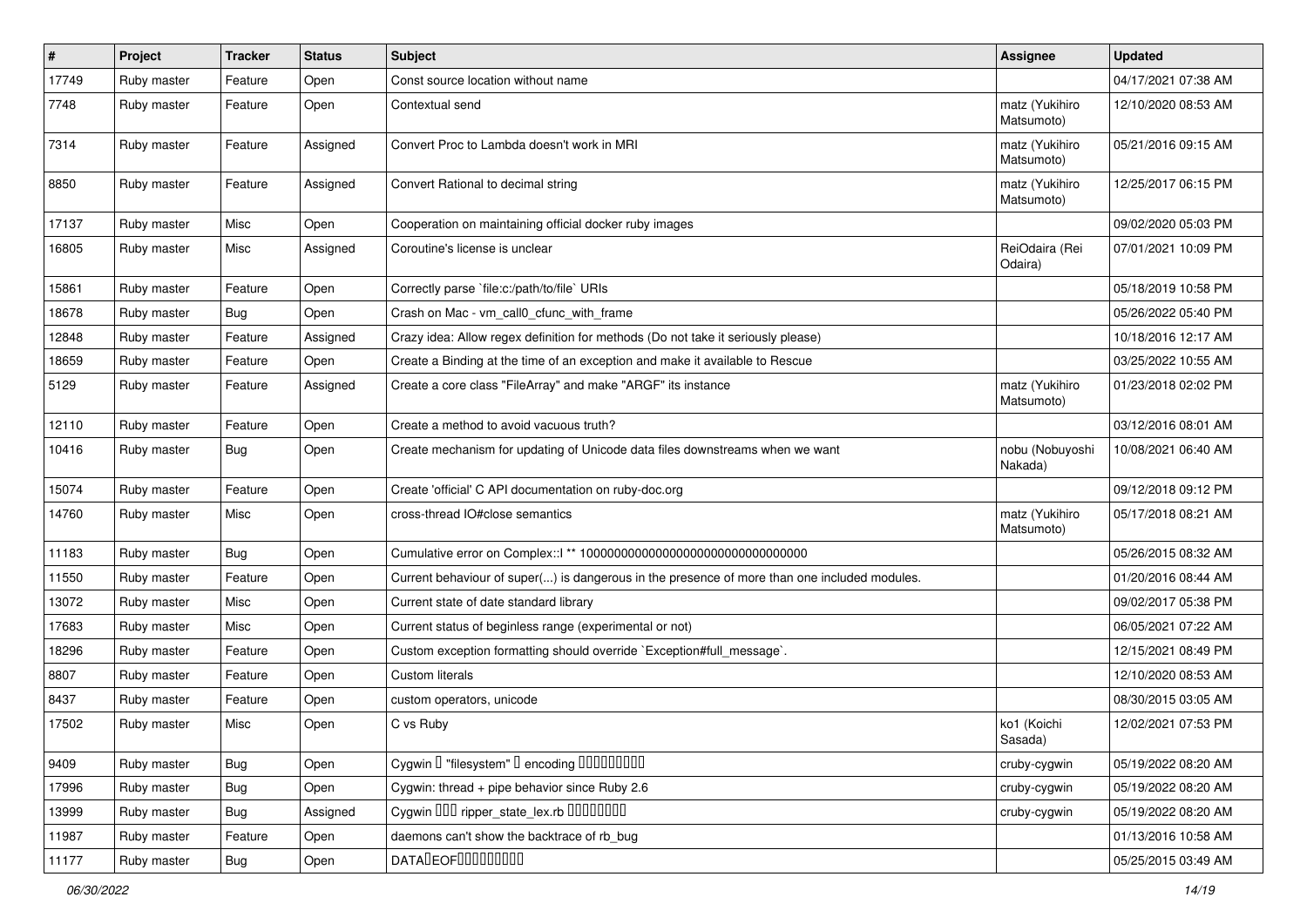| $\vert$ # | Project     | <b>Tracker</b> | <b>Status</b> | Subject                                                                                   | <b>Assignee</b>              | <b>Updated</b>      |
|-----------|-------------|----------------|---------------|-------------------------------------------------------------------------------------------|------------------------------|---------------------|
| 15418     | Ruby master | Misc           | Open          | Date.parse('2018')                                                                        |                              | 12/15/2018 09:17 PM |
| 15598     | Ruby master | Bug            | Open          | Deadlock on mutual reference of autoloaded constants                                      |                              | 03/20/2019 10:58 AM |
| 6590      | Ruby master | Feature        | Assigned      | Dealing with bigdecimal, etc gems in JRuby                                                | hsbt (Hiroshi<br>SHIBATA)    | 05/15/2019 08:33 PM |
| 6360      | Ruby master | <b>Bug</b>     | Assigned      | Debug information build even without requesting it                                        | nobu (Nobuyoshi<br>Nakada)   | 01/05/2018 09:00 PM |
| 18773     | Ruby master | Feature        | Assigned      | deconstruct to receive a range                                                            | ktsj (Kazuki<br>Tsujimoto)   | 06/24/2022 07:21 AM |
| 16557     | Ruby master | Feature        | Open          | Deduplicate Regexp literals                                                               |                              | 02/28/2020 11:44 AM |
| 4514      | Ruby master | Feature        | Assigned      | #deep_clone and #deep_dup for Objects                                                     | matz (Yukihiro<br>Matsumoto) | 12/25/2017 06:14 PM |
| 18640     | Ruby master | Feature        | Open          | default empty string argument for `String#sub` and `String#sub!`, e.g. `"hello".sub("I")` |                              | 03/19/2022 02:33 AM |
| 18381     | Ruby master | <b>Bug</b>     | Assigned      | Default vs Bundled gems                                                                   | hsbt (Hiroshi<br>SHIBATA)    | 12/15/2021 11:09 AM |
| 7739      | Ruby master | Feature        | Assigned      | Define Hash#  as Hash#reverse_merge in Rails                                              | matz (Yukihiro<br>Matsumoto) | 12/25/2017 06:15 PM |
| 17722     | Ruby master | <b>Bug</b>     | Open          | define_method with shareable results in "defined in a different Ractor"                   |                              | 08/24/2021 12:03 PM |
| 18567     | Ruby master | <b>Bug</b>     | Open          | Depending on default gems in stdlib gems when not needed considered harmful               | hsbt (Hiroshi<br>SHIBATA)    | 04/21/2022 04:45 PM |
| 9136      | Ruby master | Misc           | Assigned      | Deprecated Enumerator.new(object, method) bad for BasicObject                             | zzak (Zachary<br>Scott)      | 11/23/2013 03:58 AM |
| 10549     | Ruby master | Feature        | Open          | Deprecate each_with_index and each_with_object in favor of with_index and with_object     | matz (Yukihiro<br>Matsumoto) | 07/27/2021 11:09 AM |
| 14040     | Ruby master | Feature        | Open          | deprecate HTTP.version_1_2                                                                |                              | 10/22/2017 09:32 AM |
| 15408     | Ruby master | Feature        | Open          | Deprecate object id and id2ref                                                            | headius (Charles<br>Nutter)  | 03/19/2019 04:02 PM |
| 16630     | Ruby master | Misc           | Assigned      | Deprecate pub/ruby/*snapshot* and use pub/ruby/snapshot/* instead                         | matz (Yukihiro<br>Matsumoto) | 02/27/2020 09:52 AM |
| 17468     | Ruby master | Feature        | Open          | Deprecate RUBY_DEVEL                                                                      |                              | 06/16/2022 01:08 AM |
| 18836     | Ruby master | Misc           | Open          | DevMeeting-2022-07-21                                                                     |                              | 06/30/2022 03:26 AM |
| 17531     | Ruby master | <b>Bug</b>     | Open          | did_you_mean` not Ractor friendly                                                         | ko1 (Koichi<br>Sasada)       | 01/29/2021 08:48 AM |
| 11808     | Ruby master | <b>Bug</b>     | Open          | Different behavior between Enumerable#grep and Array#grep                                 | ko1 (Koichi<br>Sasada)       | 10/26/2020 04:36 AM |
| 13314     | Ruby master | Feature        | Open          | $dig =$                                                                                   |                              | 03/14/2017 12:55 PM |
| 13577     | Ruby master | Feature        | Assigned      | Digest file accidentally receives File object but uses file path                          | nobu (Nobuyoshi<br>Nakada)   | 05/20/2017 06:50 PM |
| 14564     | Ruby master | Feature        | Open          | dig` opposite method                                                                      |                              | 03/07/2018 11:24 PM |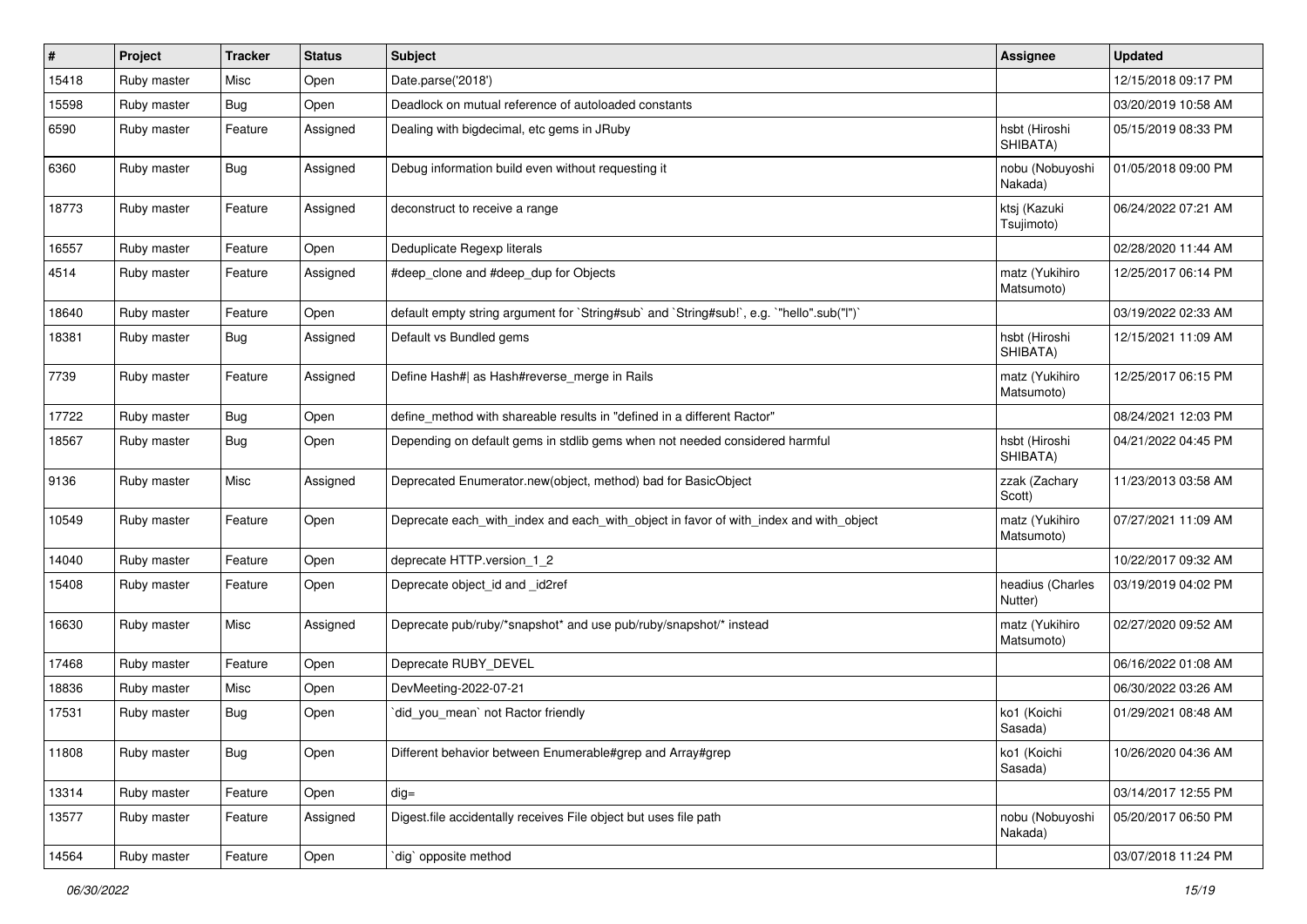| #     | Project     | <b>Tracker</b> | <b>Status</b> | Subject                                                                                                                             | <b>Assignee</b>                 | <b>Updated</b>      |
|-------|-------------|----------------|---------------|-------------------------------------------------------------------------------------------------------------------------------------|---------------------------------|---------------------|
| 15563 | Ruby master | Feature        | Open          | #dig that throws an exception if a key doesn't exist                                                                                |                                 | 02/17/2020 08:42 AM |
| 10217 | Ruby master | Feature        | Open          | Dir constructor similar to Pathname constructor                                                                                     |                                 | 12/23/2021 11:43 PM |
| 16249 | Ruby master | Feature        | Open          | Dir#empty? and File#empty?                                                                                                          |                                 | 10/19/2019 12:49 PM |
| 12226 | Ruby master | Feature        | Open          | Dir.home with valid named user raises ArgumentError on Windows                                                                      |                                 | 05/08/2016 10:06 AM |
| 2324  | Ruby master | Feature        | Assigned      | Dir instance methods for relative path                                                                                              | nobu (Nobuyoshi<br>Nakada)      | 12/25/2017 05:58 PM |
| 16130 | Ruby master | Misc           | Open          | [Discussion / Ideas] Finding a good name for the concept of/behind guilds - primarily the NAME                                      |                                 | 08/27/2019 04:00 PM |
| 16803 | Ruby master | Misc           | Open          | Discussion: those internal macros reside in public API headers                                                                      |                                 | 05/14/2020 12:27 PM |
| 14931 | Ruby master | Feature        | Open          | [DOC] exception keyword argument is not documented in some methods                                                                  |                                 | 07/22/2018 08:53 AM |
| 13108 | Ruby master | Feature        | Open          | [Doc Request] Explicitly document Range#sum                                                                                         |                                 | 01/05/2017 11:50 PM |
| 13497 | Ruby master | Misc           | Open          | Docs, code samples, Ripper example                                                                                                  |                                 | 04/23/2017 04:27 AM |
| 15224 | Ruby master | Misc           | Open          | [DOCs] Minor inconsistency in class Array #initialize_copy -<br>https://ruby-doc.org/core-2.5.1/Array.html#method-i-initialize_copy |                                 | 10/13/2018 02:26 PM |
| 12595 | Ruby master | Misc           | Open          | Documentation                                                                                                                       |                                 | 07/18/2016 04:39 PM |
| 15047 | Ruby master | Feature        | Assigned      | Documentation and more functions for Hash functions in C API                                                                        |                                 | 03/20/2019 01:24 AM |
| 14673 | Ruby master | Misc           | Open          | Documentation for `Array#drop` / `drop while` unclear in regard to modification                                                     |                                 | 04/10/2018 09:51 AM |
| 15249 | Ruby master | Misc           | Open          | Documentation for attr_accessor and attr_reader should be corrected                                                                 |                                 | 10/23/2018 08:09 PM |
| 9235  | Ruby master | Feature        | Assigned      | Documentation for commercial support                                                                                                | zzak (Zachary<br>Scott)         | 08/10/2019 02:55 PM |
| 15654 | Ruby master | Misc           | Open          | Documentation for Complex is wrong or misleading                                                                                    |                                 | 03/11/2019 11:55 AM |
| 18887 | Ruby master | <b>Bug</b>     | Open          | documentation for protected methods                                                                                                 |                                 | 06/29/2022 08:08 AM |
| 13622 | Ruby master | Misc           | Assigned      | Documentation missing                                                                                                               | stomar (Marcus<br>Stollsteimer) | 06/03/2017 07:27 AM |
| 16659 | Ruby master | Misc           | Open          | Documentation on Regexp missing for absence pattern (?~pat)                                                                         |                                 | 02/27/2020 04:16 PM |
| 11323 | Ruby master | Feature        | Open          | Documentation update on how uniq works / guarantee of order                                                                         |                                 | 07/02/2015 03:34 AM |
| 10176 | Ruby master | Feature        | Open          | Document how to perform net/http calls in parallel                                                                                  |                                 | 08/27/2014 10:46 PM |
| 15663 | Ruby master | Feature        | Open          | Documenting autoload semantics                                                                                                      |                                 | 04/20/2019 01:44 AM |
| 12020 | Ruby master | Feature        | Assigned      | Documenting Ruby memory model                                                                                                       | ko1 (Koichi<br>Sasada)          | 12/23/2021 11:40 PM |
| 18832 | Ruby master | Feature        | Open          | Do not have class/module keywords consider ancestors of Object                                                                      |                                 | 06/21/2022 05:50 AM |
| 9725  | Ruby master | Feature        | Open          | Do not inspect NameError target object unless verbose                                                                               |                                 | 05/08/2015 02:18 AM |
| 6869  | Ruby master | Feature        | Open          | Do not treat `_` parameter exceptionally                                                                                            | matz (Yukihiro<br>Matsumoto)    | 12/10/2020 08:58 AM |
| 17337 | Ruby master | <b>Bug</b>     | Open          | Don't embed Ruby build-time configuration in Ruby                                                                                   |                                 | 12/21/2020 04:17 PM |
| 8782  | Ruby master | <b>Bug</b>     | Assigned      | Don't set rl getc function on editline                                                                                              | kouji (Kouji Takao)             | 01/05/2018 09:00 PM |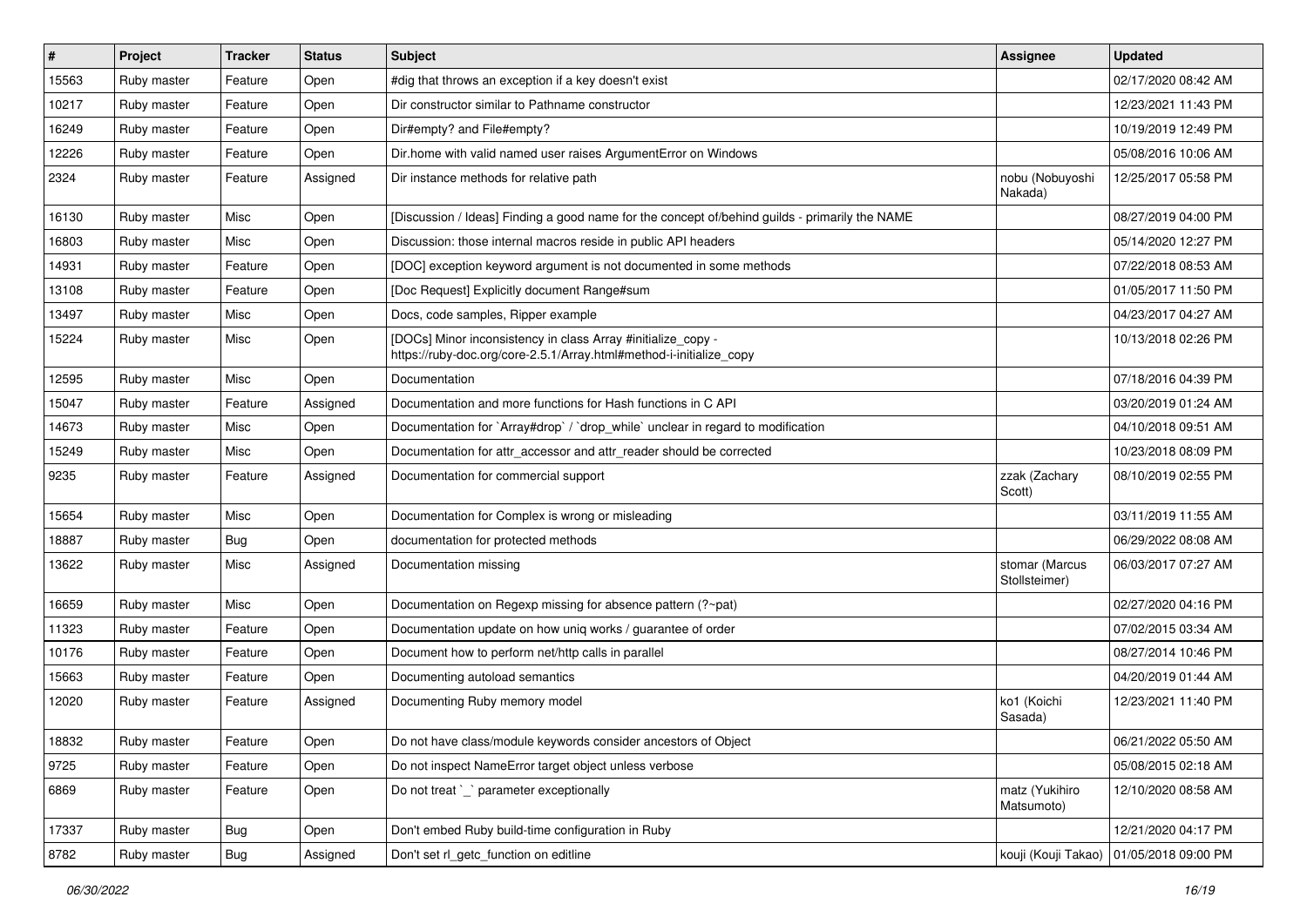| $\vert$ # | Project     | <b>Tracker</b> | <b>Status</b> | <b>Subject</b>                                                                                          | <b>Assignee</b>              | <b>Updated</b>                           |
|-----------|-------------|----------------|---------------|---------------------------------------------------------------------------------------------------------|------------------------------|------------------------------------------|
| 16657     | Ruby master | Feature        | Open          | Don't ship bundled gems as .gem files as well as in expanded form                                       |                              | 02/27/2020 06:50 AM                      |
| 11783     | Ruby master | Misc           | Open          | Do you have any idea if you have a budgets?                                                             |                              | 05/16/2019 09:06 PM                      |
| 14412     | Ruby master | Feature        | Assigned      | DRb UNIX on local machine: add support for getpeereid()                                                 | seki (Masatoshi<br>Seki)     | 01/28/2018 12:51 PM                      |
| 11599     | Ruby master | Feature        | Open          | Dump entries of hash in ObjectSpace                                                                     | tmm1 (Aman<br>Karmani)       | 11/24/2015 05:52 PM                      |
| 15939     | Ruby master | Feature        | Assigned      | Dump symbols reference to their fstr in ObjectSpace.dump()                                              | ko1 (Koichi<br>Sasada)       | 08/08/2019 09:38 PM                      |
| 13733     | Ruby master | Feature        | Open          | Dump the delegator instead of the delegated object                                                      |                              | 06/29/2018 05:09 PM                      |
| 14932     | Ruby master | Feature        | Open          | Dynamically adjust method cache size at runtime                                                         |                              | 07/22/2018 10:45 PM                      |
| 14811     | Ruby master | Feature        | Open          | Dynamically extend Ruby VM stack                                                                        |                              | 06/05/2018 07:59 AM                      |
| 7340      | Ruby master | Feature        | Open          | 'each_with' or 'into' alias for 'each_with_object'                                                      |                              | 12/25/2017 06:15 PM                      |
| 3731      | Ruby master | Feature        | Assigned      | Easier Embedding API for Ruby                                                                           | ko1 (Koichi<br>Sasada)       | 12/25/2017 06:14 PM                      |
| 15510     | Ruby master | Misc           | Open          | Easter egg in Thread.handle_interrupt                                                                   |                              | 01/05/2019 11:53 PM                      |
| 15315     | Ruby master | <b>Bug</b>     | Open          | ec_switch can still lose interrupts                                                                     | ko1 (Koichi<br>Sasada)       | 11/20/2018 09:32 AM                      |
| 14819     | Ruby master | Feature        | Open          | Efficient cstring to RVALUE typecasting for c extension gems                                            |                              | 06/06/2018 09:13 PM                      |
| 13378     | Ruby master | Feature        | Open          | Eliminate 4 of 8 syscalls when requiring file by absolute path                                          | nobu (Nobuyoshi<br>Nakada)   | 06/16/2017 07:57 AM                      |
| 6308      | Ruby master | Feature        | Assigned      | Eliminate delegation from WeakRef                                                                       | matz (Yukihiro<br>Matsumoto) | 12/23/2021 11:40 PM                      |
| 18005     | Ruby master | Feature        | Open          | Enable non-blocking `binding.irb`.                                                                      |                              | 06/24/2021 07:20 PM                      |
| 10932     | Ruby master | Feature        | Open          | Enabling allocation tracing as early as possible                                                        | ko1 (Koichi<br>Sasada)       | 06/13/2015 07:54 AM                      |
| 18338     | Ruby master | <b>Bug</b>     | Open          | Encoding.default_external = Encoding::UTF_16BE may add a wrongly-encoded string to<br>\$LOADED_FEATURES |                              | 11/15/2021 07:32 AM                      |
| 15931     | Ruby master | Feature        | Open          | encoding for CESU-8                                                                                     | naruse (Yui<br>NARUSE)       | 12/20/2019 05:42 AM                      |
| 9111      | Ruby master | Feature        | Open          | Encoding-free String comparison                                                                         |                              | 11/21/2013 04:35 PM                      |
| 17637     | Ruby master | Misc           | Open          | Endless ranges with 'nil' boundary weird behavior                                                       |                              | 02/19/2021 07:57 AM                      |
| 18654     | Ruby master | Feature        | Open          | Enhancements to prettyprint                                                                             |                              | akr (Akira Tanaka)   05/12/2022 01:44 PM |
| 3608      | Ruby master | Feature        | Assigned      | Enhancing Pathname#each child to be lazy                                                                | akr (Akira Tanaka)           | 12/25/2017 06:14 PM                      |
| 17016     | Ruby master | Feature        | Open          | Enumerable#accumulate                                                                                   |                              | 04/27/2021 03:14 PM                      |
| 7341      | Ruby master | Feature        | Open          | Enumerable#associate                                                                                    |                              | 12/25/2017 06:15 PM                      |
| 7394      | Ruby master | Feature        | Assigned      | Enumerable#find ifnone parameter could be non-callable                                                  | nobu (Nobuyoshi<br>Nakada)   | 02/10/2021 09:32 AM                      |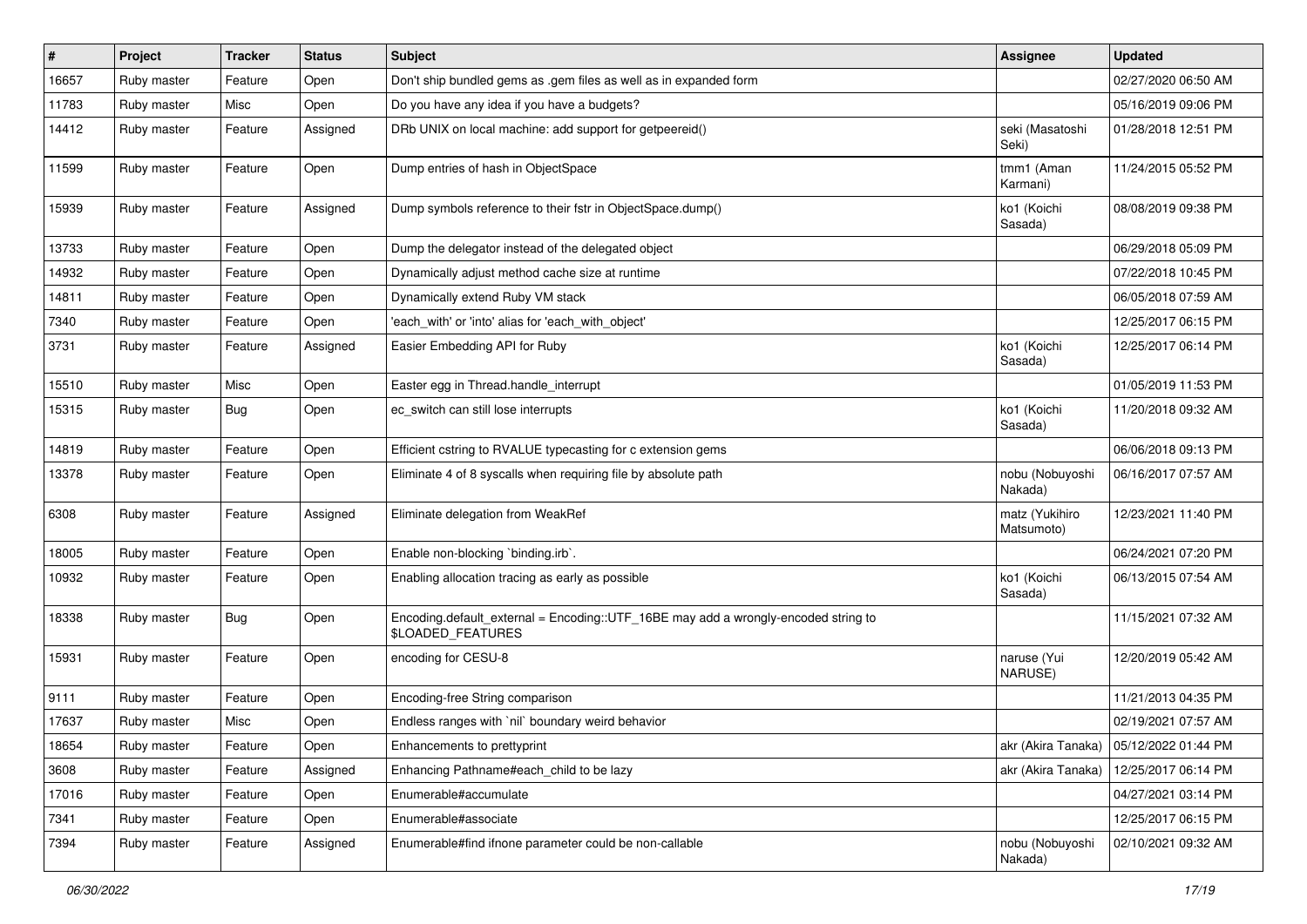| $\vert$ # | <b>Project</b> | <b>Tracker</b> | <b>Status</b> | <b>Subject</b>                                                                                                      | Assignee                     | <b>Updated</b>      |
|-----------|----------------|----------------|---------------|---------------------------------------------------------------------------------------------------------------------|------------------------------|---------------------|
| 12080     | Ruby master    | Feature        | Open          | Enumerable#first, Array#last with block                                                                             |                              | 04/20/2016 03:51 AM |
| 17333     | Ruby master    | Feature        | Open          | Enumerable#many?                                                                                                    |                              | 12/11/2020 03:38 AM |
| 15922     | Ruby master    | Feature        | Open          | Enumerable#partition(pattern)                                                                                       |                              | 06/14/2019 03:40 AM |
| 14197     | Ruby master    | Feature        | Open          | Enumerable#{select,reject}` accept a pattern argument                                                               |                              | 04/04/2020 05:47 AM |
| 12648     | Ruby master    | Feature        | Open          | Enumerable#sort_by` with descending option                                                                          |                              | 10/05/2017 10:24 AM |
| 15549     | Ruby master    | Feature        | Open          | Enumerable#to_reader (or anything enumerable, Enumerator, lazy enums, enum_for results)                             |                              | 01/24/2019 12:21 PM |
| 6687      | Ruby master    | Feature        | Open          | Enumerable#with                                                                                                     |                              | 12/25/2017 06:15 PM |
| 16838     | Ruby master    | Feature        | Open          | Enumerator::ArithmeticSequence missing allocator for #clone and #dup                                                |                              | 05/18/2020 10:44 PM |
| 14423     | Ruby master    | Feature        | Open          | Enumerator from single object                                                                                       |                              | 11/20/2019 05:04 AM |
| 18262     | Ruby master    | Feature        | Open          | Enumerator::Lazy#partition                                                                                          |                              | 11/20/2021 10:17 AM |
| 16987     | Ruby master    | Feature        | Open          | Enumerator:: Lazy vs Array methods                                                                                  |                              | 07/15/2020 04:56 PM |
| 9557      | Ruby master    | Feature        | Open          | Enumerator#next and Enumerator#peek with argument                                                                   |                              | 04/11/2014 07:00 PM |
| 18743     | Ruby master    | <b>Bug</b>     | Open          | Enumerator#next / peek re-use each others stacktraces                                                               |                              | 04/19/2022 02:42 PM |
| 18685     | Ruby master    | Feature        | Open          | Enumerator.product: Cartesian product of enumerables                                                                |                              | 04/26/2022 07:02 AM |
| 17663     | Ruby master    | Feature        | Open          | Enumerator#with, an alternative to Enumerator#with object                                                           |                              | 03/02/2021 05:48 PM |
| 16235     | Ruby master    | Misc           | Open          | ENV assoc spec test does not test invalid name                                                                      |                              | 10/05/2019 10:53 PM |
| 18334     | Ruby master    | Feature        | Open          | ENV#to h returns a new Hash object but Hash#to h does not, which can cause inconsistencies                          |                              | 11/17/2021 05:46 PM |
| 15948     | Ruby master    | Feature        | Open          | ENV.update takes multiple hashes as Hash#update                                                                     |                              | 06/21/2019 07:35 AM |
| 18614     | Ruby master    | Bug            | Open          | Error (busy loop) in<br>TestGemCommandsSetupCommand#test_destdir_flag_does_not_try_to_write_to_the_default_gem_home | hsbt (Hiroshi<br>SHIBATA)    | 03/17/2022 01:03 AM |
| 14971     | Ruby master    | Bug            | Open          | error: implicit declaration of function 'rb_vm_call0                                                                | nobu (Nobuyoshi<br>Nakada)   | 09/06/2018 03:53 AM |
| 10424     | Ruby master    | Misc           | Open          | Error message when sorting NaN                                                                                      |                              | 10/25/2014 02:13 PM |
| 17174     | Ruby master    | <b>Misc</b>    | Open          | Error relocating, symbol not found" error when compiling a native extension on Alpine with Ruby >=2.4               |                              | 10/06/2020 11:19 AM |
| 11347     | Ruby master    | Feature        | Open          | Errors with cause not reported properly to console                                                                  |                              | 07/15/2015 04:39 PM |
| 14449     | Ruby master    | Feature        | Open          | error when trying to run rails s                                                                                    |                              | 12/23/2021 11:43 PM |
| 18616     | Ruby master    | Bug            | Open          | Error with clang(1) on MacOS due to __declspec()                                                                    |                              | 03/09/2022 10:50 AM |
| 11840     | Ruby master    | Bug            | Open          | Error with "make check" on Cygwin                                                                                   | cruby-cygwin                 | 05/19/2022 08:20 AM |
| 16153     | Ruby master    | Feature        | Open          | eventually frozen flag to gradually phase-in frozen strings                                                         |                              | 02/10/2020 07:39 PM |
| 7895      | Ruby master    | Feature        | Open          | Exception#backtrace_locations to go with Thread#backtrace_locations and Kernel#caller_locations                     |                              | 12/23/2021 11:43 PM |
| 9918      | Ruby master    | Feature        | Open          | Exception#cause should be shown in output and #inspect                                                              |                              | 07/13/2015 02:32 PM |
| 11307     | Ruby master    | Feature        | Open          | exception-free non-blocking Queue#pop                                                                               | matz (Yukihiro<br>Matsumoto) | 06/25/2015 11:06 PM |